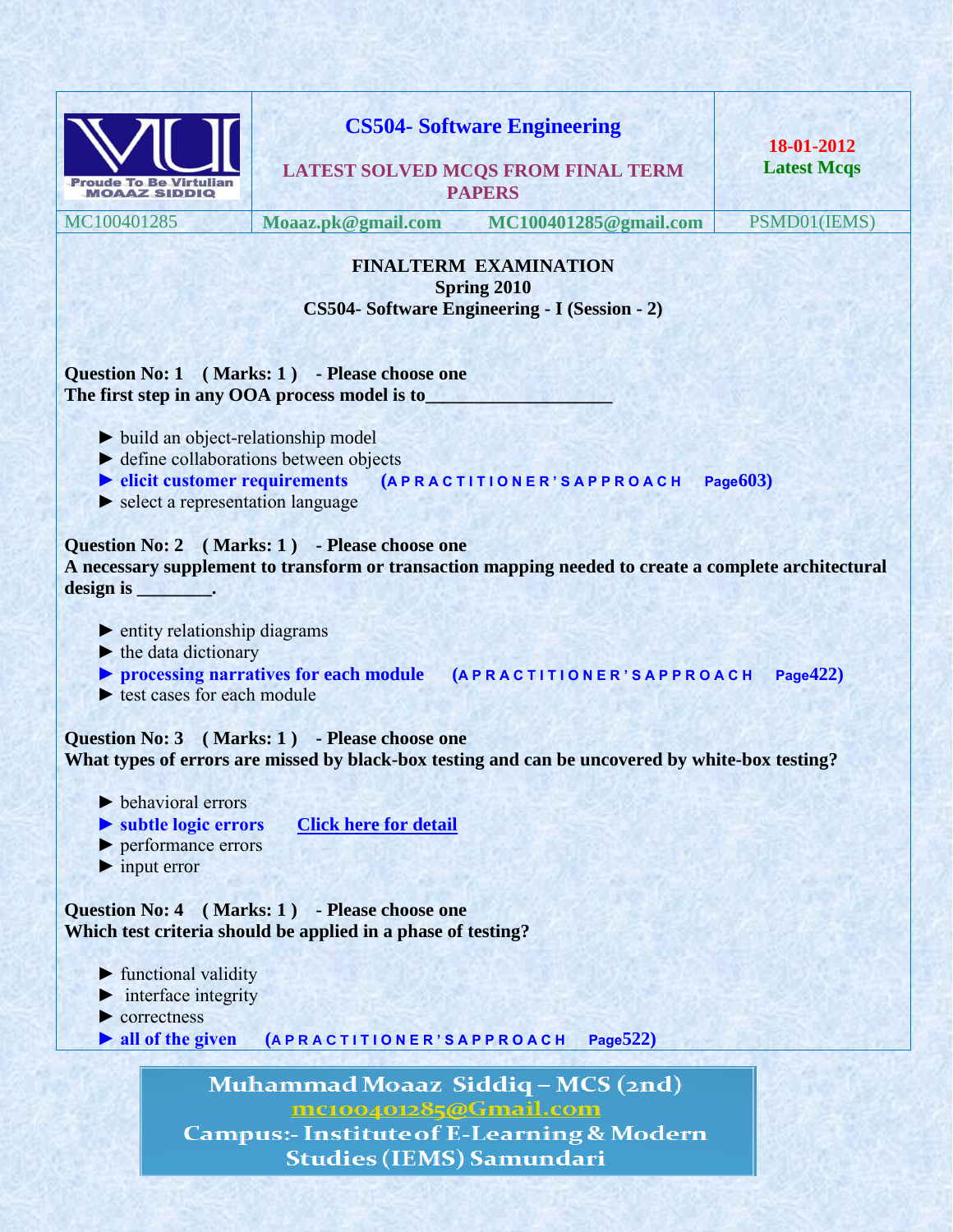```
Question No: 5 ( Marks: 1 ) - Please choose one
The hardest single part of building a software system is deciding precisely ----------- to build.
```

```
\triangleright what (Page 17)
 ► How
 ► When
 ► Why
```
**Question No: 6 ( Marks: 1 ) - Please choose one In sequence Diagrams objects are organized in a ----------line**

 **► horizontal (Page 106)**

► vertical

 $\blacktriangleright$  horizontal and vertical

► non of the above

**Question No: 7 ( Marks: 1 ) - Please choose one Every view is potentially Hierarchical in this regard which of the view are Hierarchical ?**

- ► Functioanl View
- ► Development View
- ► C*oncurrency view*
- **► All of given (Page 125)**

**Question No: 8 ( Marks: 1 ) - Please choose one Like analysis models, many different kinds of -----------models are developed**

- **► Architectural (Page 126)**
- $\blacktriangleright$  System
- $\blacktriangleright$  Design
- ► Logical

**Question No: 9 ( Marks: 1 ) - Please choose one Idea behind zero install architecture is to develop a system where no installation on the ---------- is needed.**

- **► Client side (Page 130)**
- ► Server Side
- ► Client & Server Side
- ► Non of the all

**Question No: 10 ( Marks: 1 ) - Please choose one The construction is used to avoid ---------------- errors.**

- **► compilation (Page 157)**
- $\blacktriangleright$  runtime
- $\blacktriangleright$  design time
- ► non of them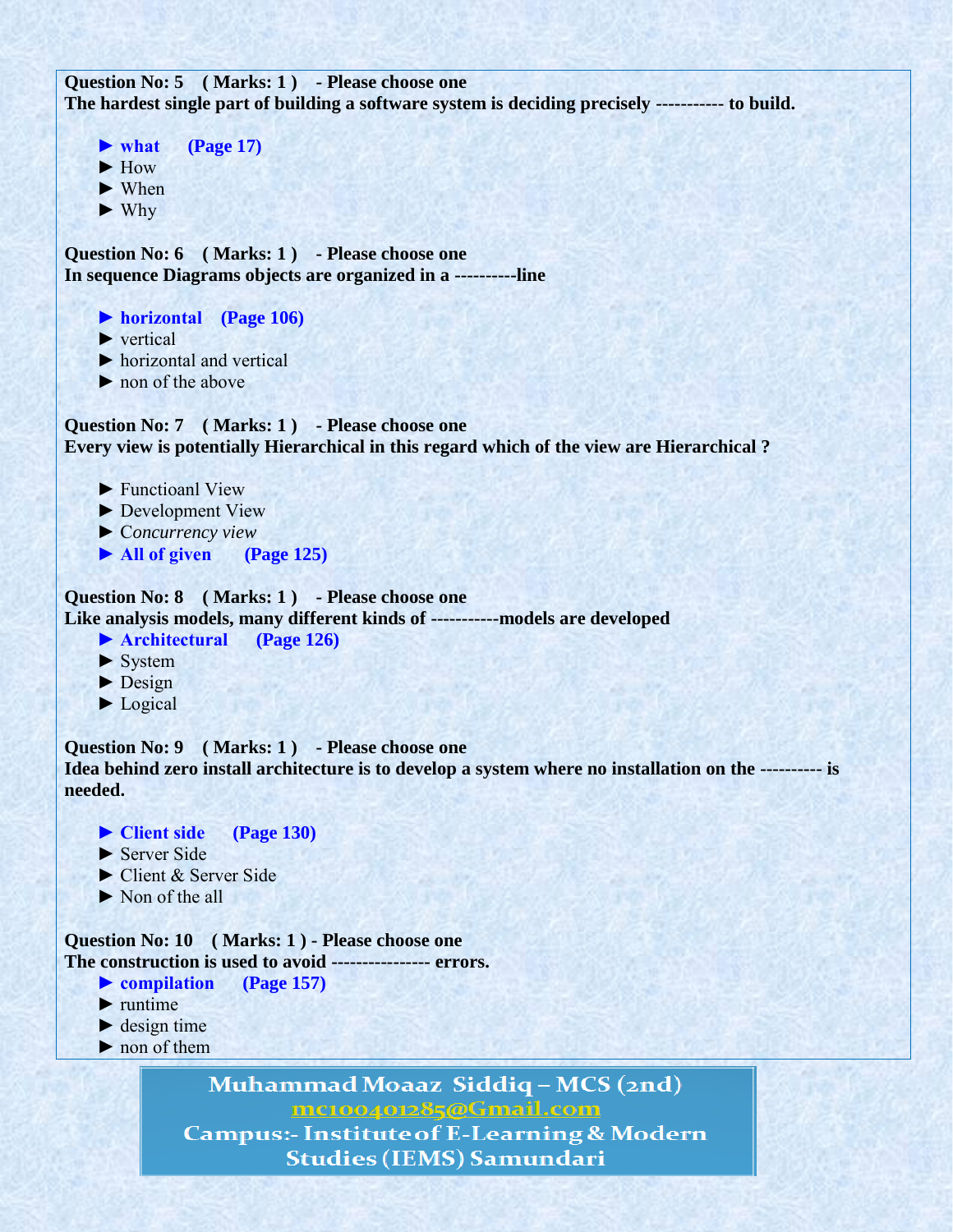```
Question No: 11 ( Marks: 1 ) - Please choose one
All comments should be written in-----------
     ► English (Page 162)
    \blacktriangleright French
    \blacktriangleright C++
     ► JAVA
Question No: 12 (Marks: 1) - Please choose one
One of the Guidelines to avoid common mistakes is to never use --------- except for declaration
     ► , (Page 176)
    \blacktriangleright ;
    \blacktriangleright =
    \blacktriangleright \parallelQuestion No: 13 ( Marks: 1 ) - Please choose one
The order in which bytes of one word are stored is ----------- dependent
     ► Hardware (Page 181)
    \blacktriangleright Software
     ► language
     ► system
Question No: 14 ( Marks: 1 ) - Please choose one
Verification and validation are the processes in which we check a product against its --------- and the ----
----------- of the users who will be using it
     ► specifications, expectations (Page 192)
     ► statements, expectations
     ► specifications , arguments
    \blacktriangleright statements, arguments
Question No: 15 ( Marks: 1 ) - Please choose one
Two tests are considered to be equivalent if it is believed that: if one discovers a defect, the other 
probably will too, and if one does not discover a defect, ---------------------------------. 
    \blacktriangleright the other probably may
     ► non of them
    ► the other probably won't either (Page 199)
    \blacktriangleright the other probably will
                   Muhammad Moaaz Siddiq - MCS (2nd)
                             mc100401285@Gmail.com
                Campus:- Institute of E-Learning & Modern
                             Studies (IEMS) Samundari
```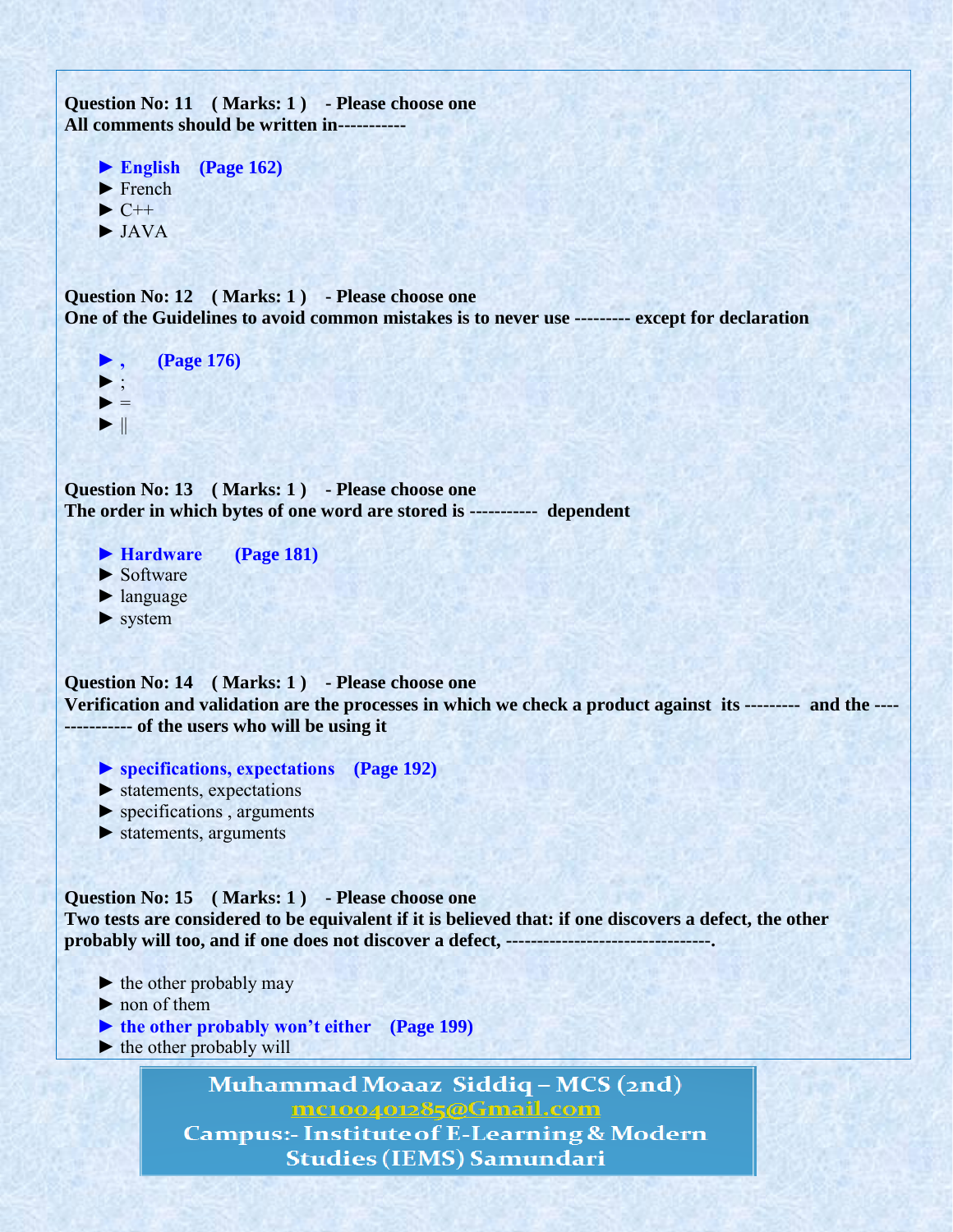**Question No: 16 ( Marks: 1 ) - Please choose one It was lady named ----------------- who actually coin the term "bug" for the fiest time.** 

- ► Elisay Chistopher
- **► Admiral Grace Hopper (Page 213)**
- ► Ana Nicholson
- ► Jane Hopper

**Question No: 17 ( Marks: 1 ) - Please choose one**

**The first "bug" was actually a moth, which flew through an open window and into one of the Mark ------- --'s relays.**

 **► II (Page 213)**  $\blacktriangleright$  I  $\blacktriangleright$  III ► IV

**Question No: 18 ( Marks: 1 ) - Please choose one Symptoms of logical errors are ------------------------------**

- $\triangleright$  code is misbehaving
- ► The program doesn't crash, but the flow of program takes odd branches through the code.
- $\blacktriangleright$  Results are the opposite
- ► Output looks strange,
- **► all of the given (Page 218)**

**Question No: 19 ( Marks: 1 ) - Please choose one**

**First hand accounts of the problem are always useful in Debugging process.**

```
 ► True (Page 225)
\blacktriangleright False
```
**Question No: 20 ( Marks: 1 ) - Please choose one Software architecture elements are further divided into categories which in total are -----------**

```
\blacktriangleright 2
 ► 3 (Page 122)
\blacktriangleright 4
\blacktriangleright 5
```
**Question No: 21 ( Marks: 1 ) - Please choose one Establishing responsibilities for objects includes**

- ► Generalization Relationships
- ► Specialization Relationships
- $\blacktriangleright$  all of the above
- ▶ identifying Association relationships (Page 101)

Muhammad Moaaz Siddiq - MCS (2nd) mc100401285@Gmail.com **Campus:- Institute of E-Learning & Modern** 

**Studies (IEMS) Samundari**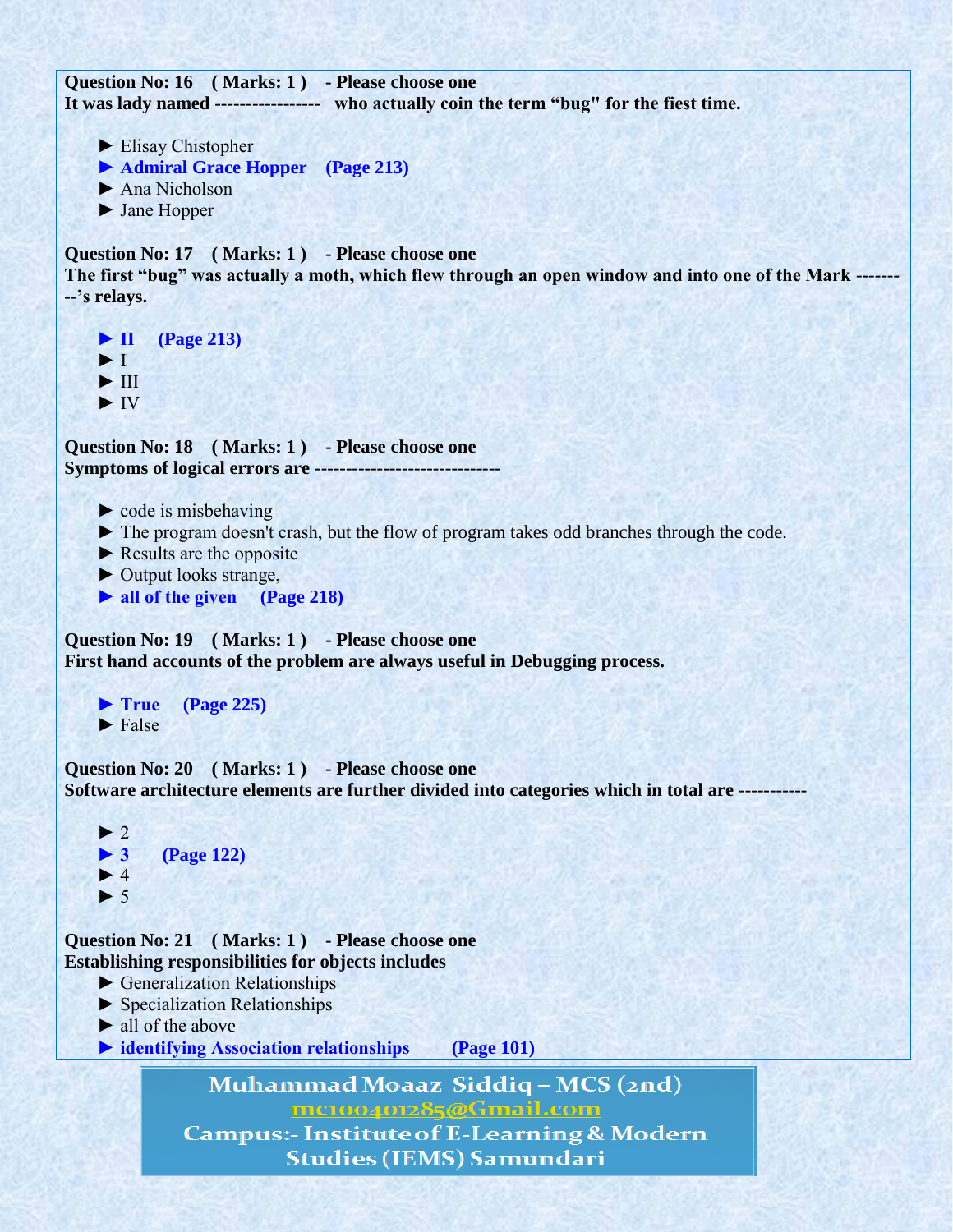**Question No: 22 ( Marks: 1 ) - Please choose one Source files can have the extension ---------------------**

 $\blacktriangleright$   $c++$ . ► *.C*  $\blacktriangleright$  .cpp  **► all of the given (Page 155)**

**Question No: 23 ( Marks: 1 ) - Please choose one**

**Be very careful when you use functions with side effects – functions that change the values of the**  -------------

 **► parameters (Page 176)**

- $\blacktriangleright$  variables
- ► constants
- $\triangleright$  None of given

**Question No: 24 ( Marks: 1 ) - Please choose one Which of the following is not a characteristic of software?**

- **► Software is tangible**
- ► A change to a piece of code may implicitly affect the functions of the rest of the code.
- ► Software is configurable.
- ► Software does not wear and tear.

**Question No: 25 ( Marks: 1 ) - Please choose one Which of the following is a fact finding method?**

- $\blacktriangleright$  Site visits
- **► Prototyping**
- ► Study of similar systems
- $\blacktriangleright$  All of given

Seven common fact-finding methods (Sampling, Research, Observation, Questionnaires, Interviews, Prototyping, Joint Requirements Planning) are introduced as a means to discover requirements.

### **Question No: 26 ( Marks: 1 ) - Please choose one**

**The statements given below are associated with system development, testing and maintenance. Identify the correct statement from among them:**

► Some of the activities in the implementation phase are building individual system components, writing of programs and development of user interfaces.

- ► The post implementation review is performed to see that the computer system is working.
- ► None of Given
- ► System development phase consists of a development phase and an implementation phase.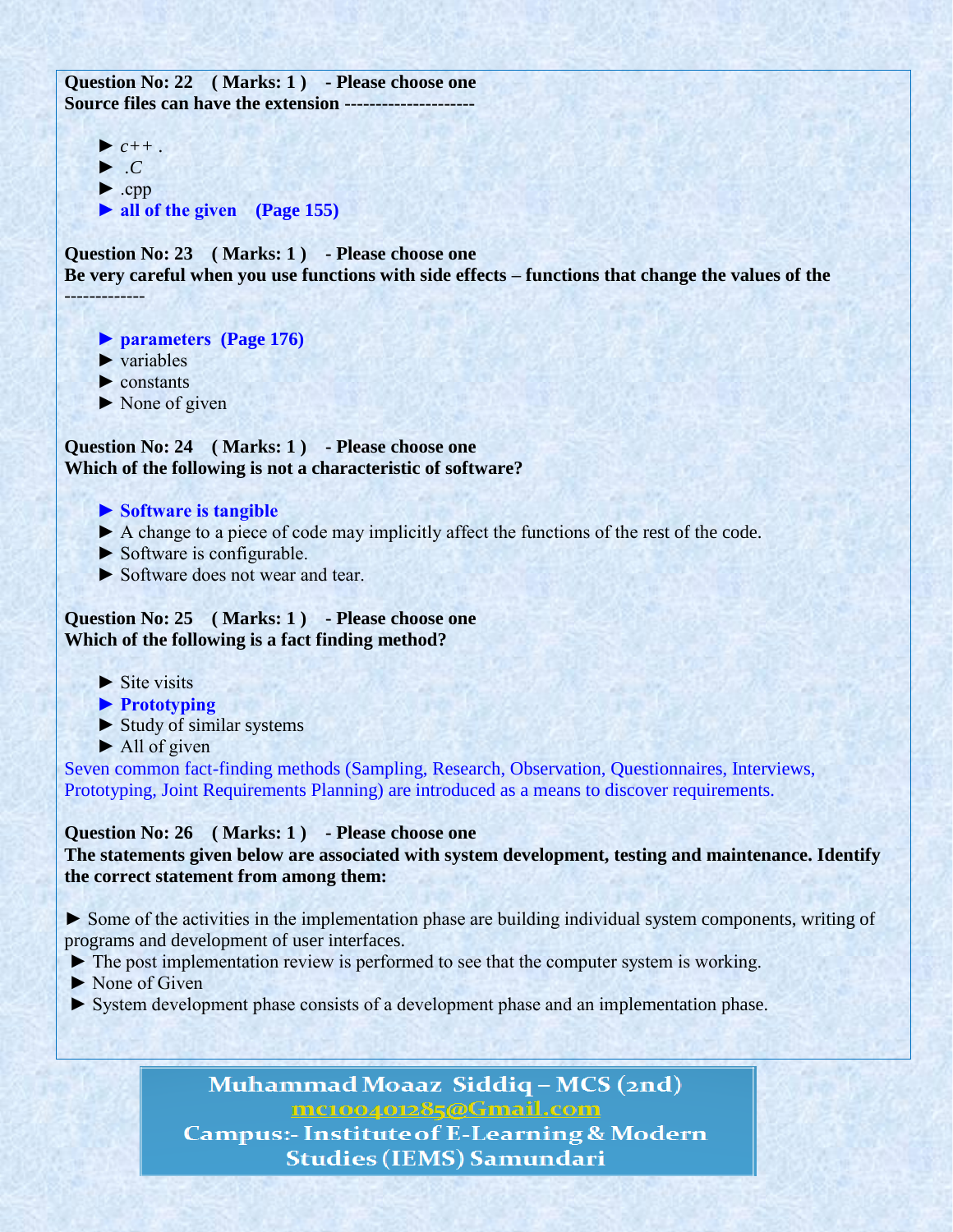| <b>FINALTERM EXAMINATION</b><br><b>Spring 2010</b>                                                                                                                                                                                                                        |  |  |  |
|---------------------------------------------------------------------------------------------------------------------------------------------------------------------------------------------------------------------------------------------------------------------------|--|--|--|
| Question No: 1 (Marks: 1) - Please choose one<br>Quantitative methods for assessing the quality of proposed architectural designs are readily available.                                                                                                                  |  |  |  |
| $\blacktriangleright$ True<br>$\blacktriangleright$ False<br>http://highered.mcgraw-hill.com/sites/0072853182/student_view0/chapter10/multiple_choice_quiz.html                                                                                                           |  |  |  |
| Question No: 2 (Marks: 1) - Please choose one<br>A decision table should be used                                                                                                                                                                                          |  |  |  |
| $\triangleright$ to document all conditional statements<br>ightharpoonup to guide the development of the project management plan<br>• only when building an expert system<br>If when a complex set of conditions and actions appears in a component Click here for detail |  |  |  |
| Question No: 3 (Marks: 1) - Please choose one<br>Test cases should be designed long before testing begins.                                                                                                                                                                |  |  |  |
| $\blacktriangleright$ True<br>Page 467)<br>(APRACTITIONER'SAPPROACH<br>$\blacktriangleright$ False                                                                                                                                                                        |  |  |  |
| Question No: 4 (Marks: 1) - Please choose one<br>Which of the following are characteristics of testable software?                                                                                                                                                         |  |  |  |
| $\triangleright$ observability<br>$\blacktriangleright$ simplicity<br>$\blacktriangleright$ stability<br>> all of the given (APRACTITIONER'S APPROACH Page 469)                                                                                                           |  |  |  |
| Question No: 5 (Marks: 1) - Please choose one<br>Comparison testing is typically done to test two competing products as part of customer market analysis<br>prior to product release.                                                                                     |  |  |  |
| $\blacktriangleright$ True<br>$\blacktriangleright$ False<br><b>Click here for detail</b>                                                                                                                                                                                 |  |  |  |
| (Marks: 1) - Please choose one<br><b>Ouestion No: 6</b><br>By collecting software metrics and making use of existing software reliability models it is possible to<br>develop meaningful guidelines for determining when software testing is done.                        |  |  |  |
| <b>Click here for Detail</b><br>$\blacktriangleright$ True<br>False                                                                                                                                                                                                       |  |  |  |
| Muhammad Moaaz Siddiq - MCS (2nd)<br><u>mc100401285@Gmail.com</u><br><b>Campus:- Institute of E-Learning &amp; Modern</b><br><b>Studies (IEMS) Samundari</b>                                                                                                              |  |  |  |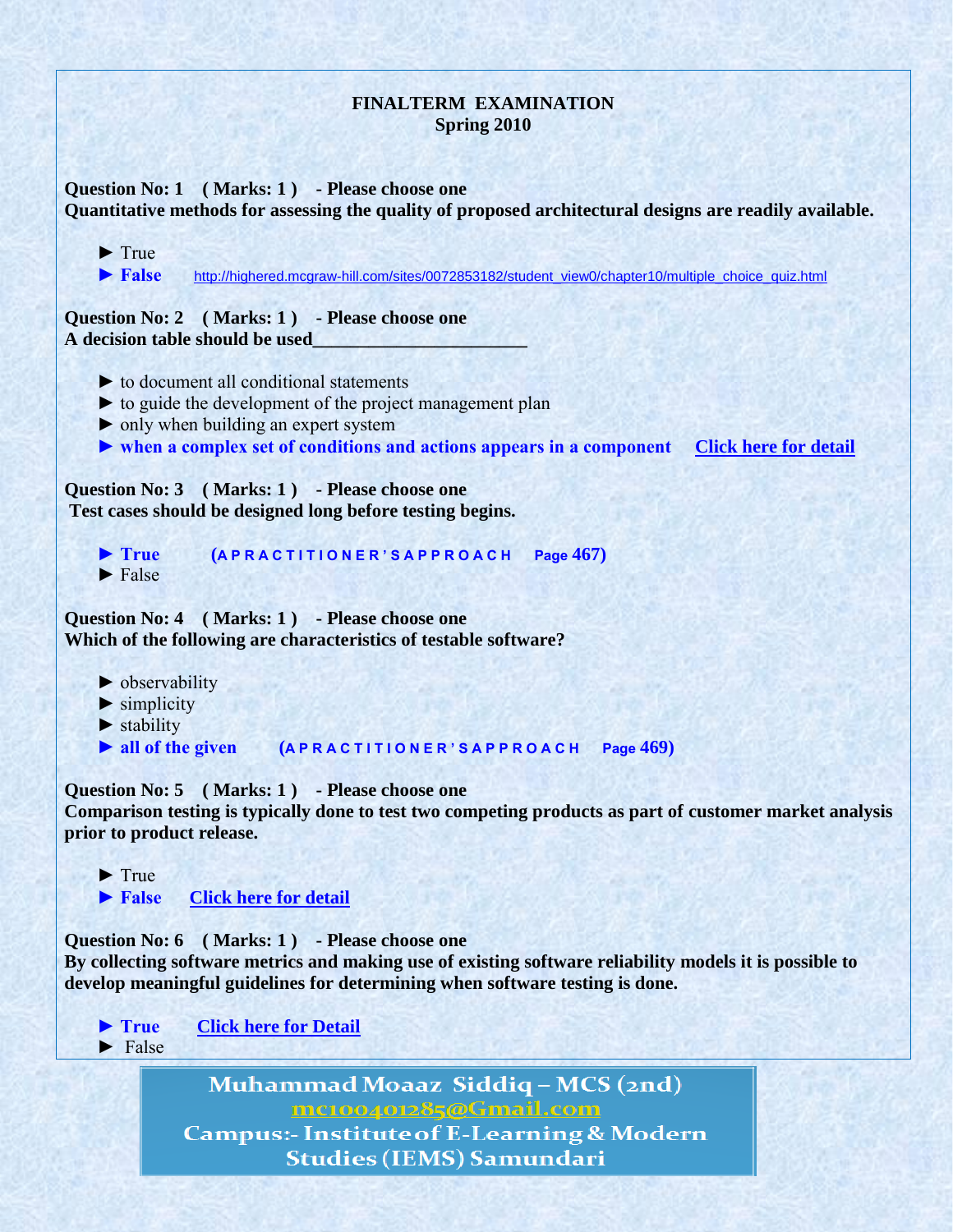```
Question No: 7 ( Marks: 1 ) - Please choose one
Configuration reviews are not needed if regression testing has been rigorously applied during software 
integration.
    \blacktriangleright True
    ▶ False Click here for detail
Question No: 8 ( Marks: 1 ) - Please choose one
A change becomes ------------- because of close presence of data and fucntions
     ► Localized (Page 81)
     ► Private
     ► Global
    \blacktriangleright Accessible
Question No: 9 ( Marks: 1 ) - Please choose one
Requirement engineering mainly deals with the -------------- of the system
     ► definition phase (Page 16)
    \blacktriangleright development phase
    \blacktriangleright maintenance
     ► non of the above
Question No: 10 ( Marks: 1 ) - Please choose one
40-60% of all defects found in software projects can be traced back to poor -----------
     ► Requirements (Page 17)
    \blacktriangleright Design
    \blacktriangleright Coding
    \blacktriangleright Testing
Question No: 11 ( Marks: 1 ) - Please choose one
In the N-Tire Architecture the idea is to enhance scalability and -------------- by distributing both the data 
and the application using multiple server machines.
     ► Performance (Page 131)
     ► Efficiency
    \blacktriangleright Usability
     ► non of the all
Question No: 12 ( Marks: 1 ) - Please choose one
MVC pattern was based on the --------------- pattern.
```
- **► Observer (Page 140)**
- ► Structural
- ▶ Behavioral
- ► Non of them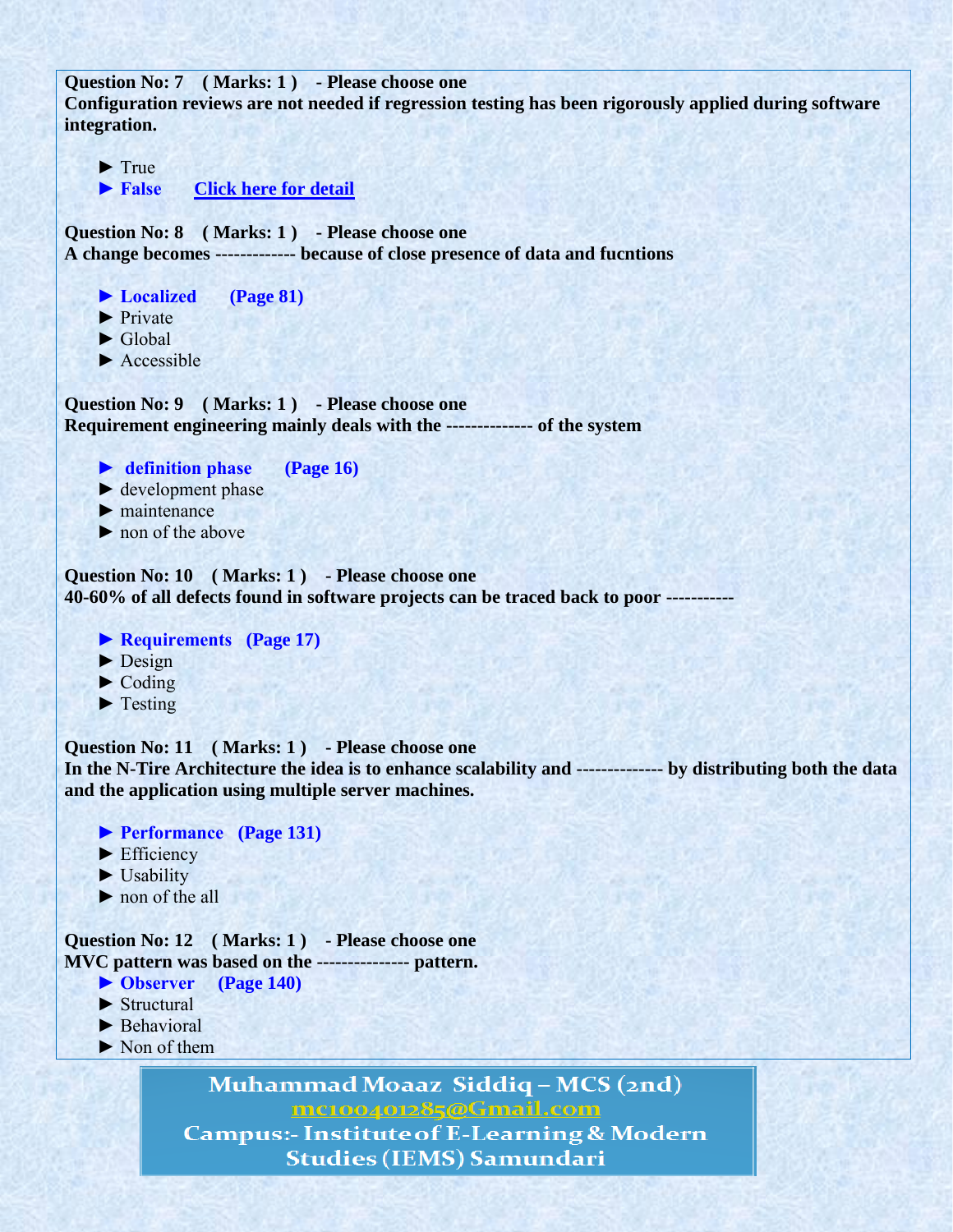**Question No: 13 ( Marks: 1 ) - Please choose one Classes should be declared in individual header files with the file name matching the ---------- name.** 

 **► class (Page 155)** ► method ► object ▶ non of the all

**Question No: 14 ( Marks: 1 ) - Please choose one Unit testing is roughly equivalent to ---------- testing for hardware in which each chip is tested thoroughly after manufacturing**

► Circuit level

**► Chip Level (Page 207)**

- ► component level
- ► system level

**Question No: 15 ( Marks: 1 ) - Please choose one Software should be tested more like hardware, with Built-in self testing: such that each unit can be tested -------------**

 $\blacktriangleright$  freely

- **► independently (Page 207)**
- $\blacktriangleright$  dependtly
- ► completely

**Question No: 16 ( Marks: 1 ) - Please choose one**

**A system ------------- is the period in which tremendous pressure is on developers end to fix the problem and make the system running again**

 $\blacktriangleright$  Uptime

- **► Downtime (Page 214)**
- $\blacktriangleright$  Currentime
- $\blacktriangleright$  futuretime

**Question No: 17 ( Marks: 1 ) - Please choose one Which one of the given below is not a symptom of memory overrun?**

 ► Program crashes quite regularly after a given routine is called, that routine should be examined for a possible overrun condition.

 ► If the routine in question does not appear to have any such problem the most likely cause is that another routine, called in the prior sequence, has already

trashed variables or memory blocks.

 ► Checking the trace log of the called routines leading up to one with the problem will often show up the error.

**► Compiler warnings. (Page 220)**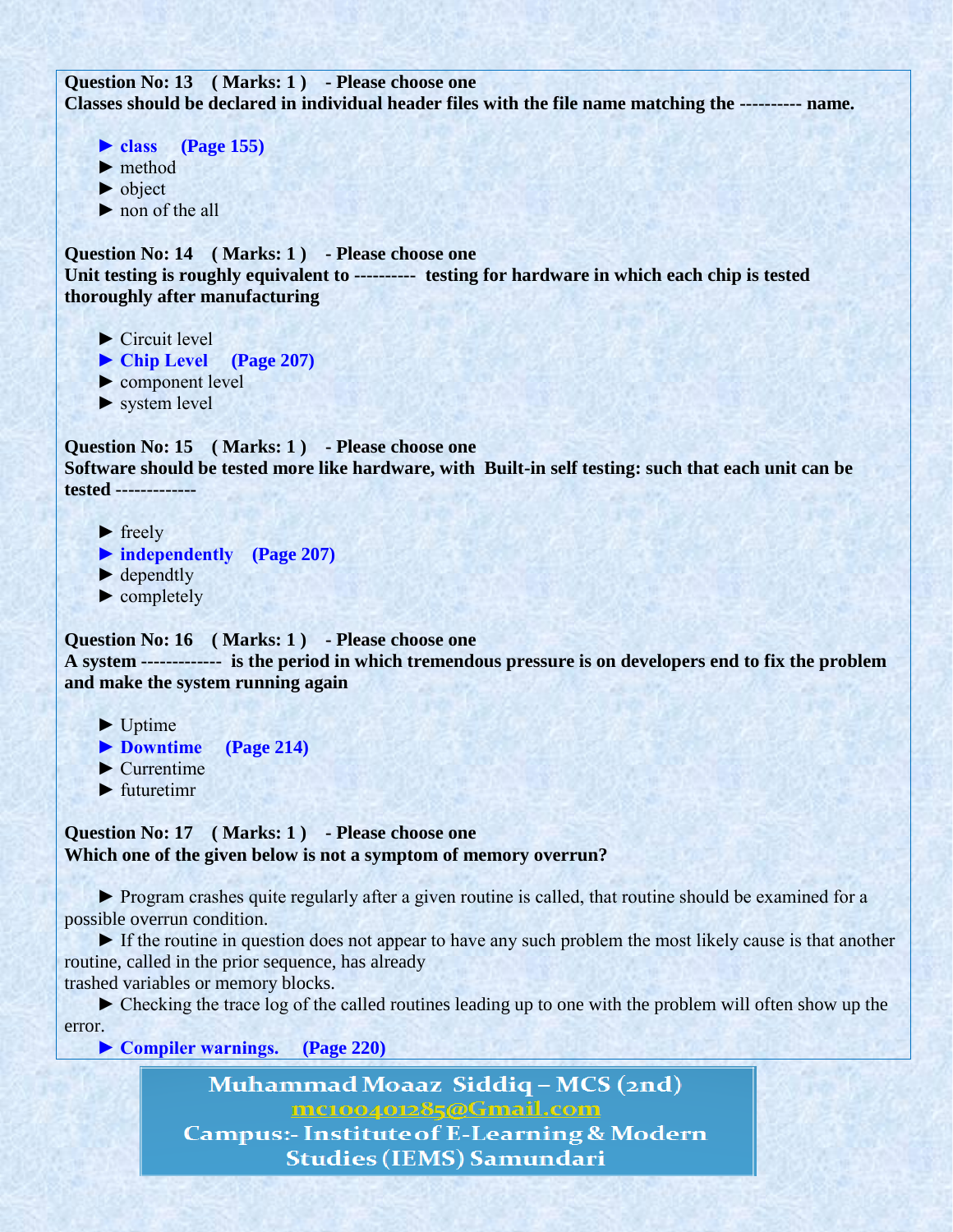Question No: 18 (Marks: 1) - Please choose one **Software architecture elements are further divided into categories which in total are -----------**

```
\blacktriangleright 2
 ► 3 (Page 122) rep
\blacktriangleright 4
\blacktriangleright 5
```
Question No: 19 (Marks: 1) - Please choose one **Three tier architecture contains ------------- layers**

- ► Presentation
- ► Application
- ► Database
- ▶ All of the above (Page 131)

**Question No: 20 ( Marks: 1 ) - Please choose one**

**1. Variables should be initialized where they are declared and they should be declared in the ------------- scope possible.**

- **► Smallest (Page 158)**
- ► largest
- $\blacktriangleright$  medium
- $\triangleright$  None of the given

**Question No: 21 ( Marks: 1 ) - Please choose one**

**------------------ are two important tools that can help in managing and mastering the complexity of a program.**

- 
- ► abstraction and Inheritence
- ► abstraction and Polymarhphism
- ► None of given

**Question No: 22 ( Marks: 1 ) - Please choose one Which of the following is a/are tool used in requirement analysis?**

- ► Flow Graphs
- **► Data Flow Diagrams (not sure)**
- ► Activity Networks
- ► Module Dependency Diagrams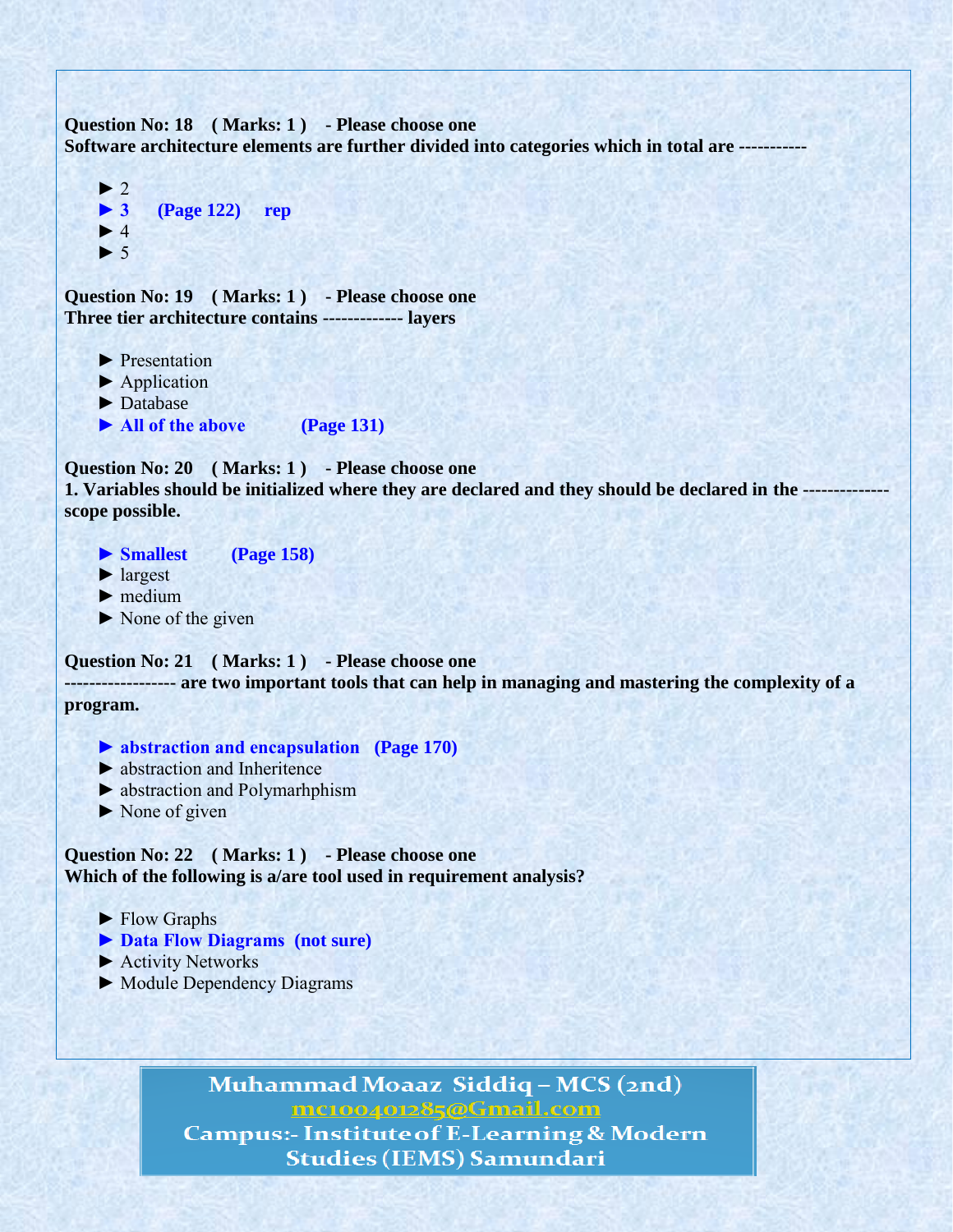**Question No: 23 ( Marks: 1 ) - Please choose one**

**Consider the following comment. "The software which I bought won't run on windows and when it runs I can't use WORD at the same time". Which of the following do you think are violated by the newly bought software?**

- $\blacktriangleright$  dependability, interchangeability
- **► platform independence, interoperability**
- $\blacktriangleright$  reliability, dependency
- $\blacktriangleright$  interoperability, reliability

#### **Question No: 24 ( Marks: 1 ) - Please choose one**

**……………… is a diagramming technique used to identify the types of objects in the system and the static relationships that exist among them?**

- ► Class Diagram
- ► Document flow diagrams
- ► Data flow diagrams
- **► Flow charts**

**Question No: 25 ( Marks: 1 ) - Please choose one Which of the following interaction style best suit the design of an interface for visually impaired users?** 

- 
- **► direct manipulation (A P R A C T I T I O N E R ' S A P P R O A C H Page 469)**
- $\blacktriangleright$  direct manipulation
- ► natural language
- $\blacktriangleright$  command line

**Question No: 26 ( Marks: 1 ) - Please choose one Which of the following testing involve purely black box testing?**

- $\blacktriangleright$  unit testing, beta testing
- ► acceptance testing, interface testing
- ► beta testing, acceptance testing
- **► integration testing, interface testing**

#### **FINALTERM EXAMINATION Spring 2010**

**Question No: 1 ( Marks: 1 ) - Please choose one What are the three generic phases of software engineering?**

- **► definition, development, support (A P R A C T I T I O N E R ' S A P P R O A C H Page 96)**
- ► what, how, where
- ► programming, debugging, maintenance
- ► analysis, design, testing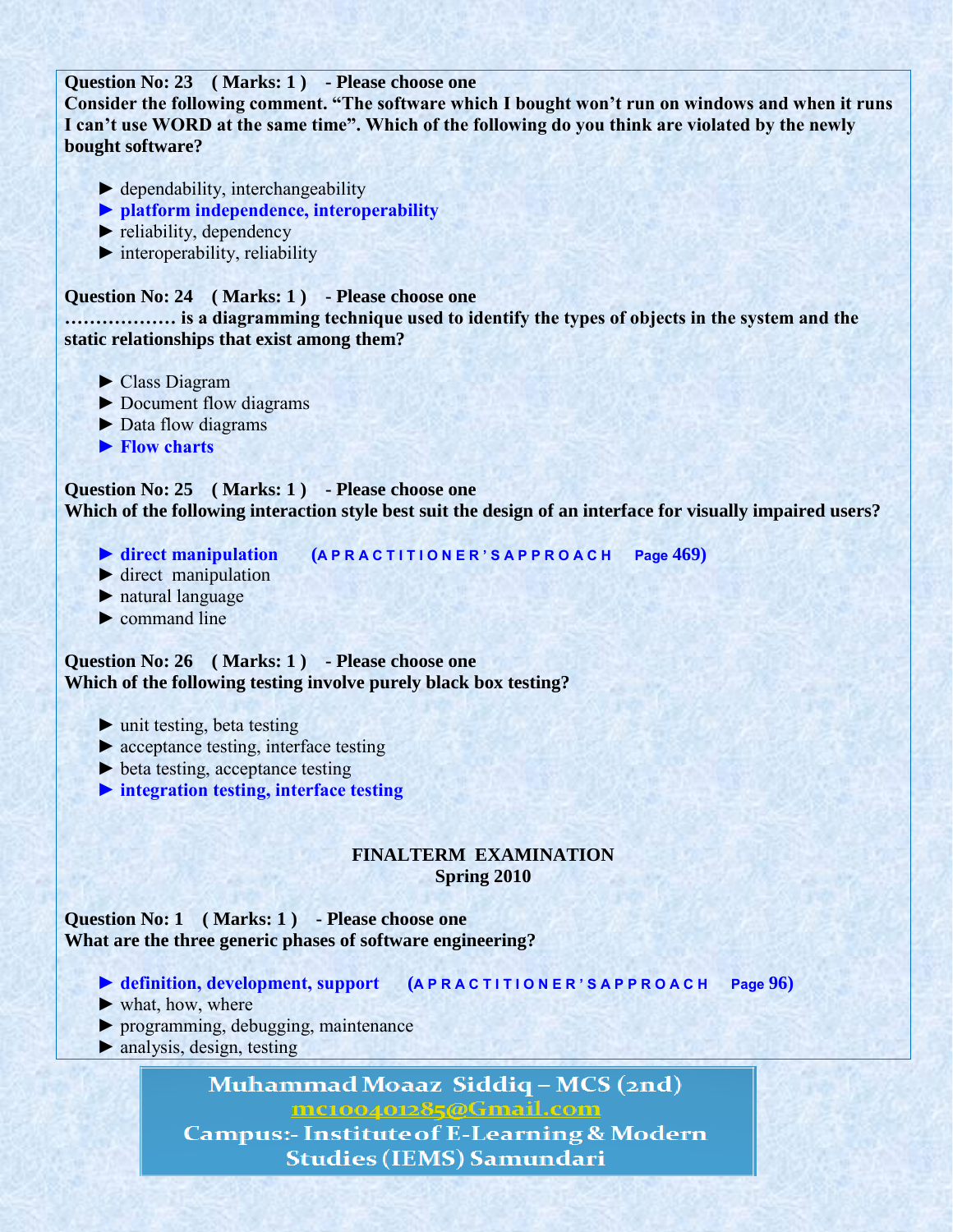**Question No: 2 ( Marks: 1 ) - Please choose one In the context of requirements analysis, partitioning results in the elaboration of data, function, or behavior. ► True** [Click here for detail](iete-elan.ac.in/SolQP/soln/AC16_sol.pdf)  $\blacktriangleright$  False **Question No: 3 ( Marks: 1 ) - Please choose one Quantitative methods for assessing the quality of proposed architectural designs are readily available.**  $\blacktriangleright$  True **► False** [Click here for detail](http://highered.mcgraw-hill.com/sites/0072853182/student_view0/chapter10/multiple_choice_quiz.html) **Question No: 4 ( Marks: 1 ) - Please choose one In refining the DFD during transaction mapping it is unnecessary to create a PSPEC since only the CSPEC is relevant to this type of architectural style.**  $\blacktriangleright$  True **► False [click here for detail](220.225.146.19/circular/DataFile/4/Jun%202010.pdf) Question No: 5 ( Marks: 1 ) - Please choose one** In transaction mapping the first level factoring results in the ► creation of a CFD  **► derivation of the control hierarchy [Click here for detail](http://highered.mcgraw-hill.com/sites/0072853182/student_view0/chapter10/multiple_choice_quiz.html)** ► distribution of worker modules  $\blacktriangleright$  refinement of the module view **Question No: 6 ( Marks: 1 ) - Please choose one Variable names must be in mixed case starting with upper case.**  $\blacktriangleright$  True  **► False (Page 150) Question No: 7 ( Marks: 1 ) - Please choose one Class variables should be declared public. This concept violates which of the following.**  $\blacktriangleright$  Information hiding ► Encapsulation  **► Information hiding and Encapsulation (Page 158)**  $\blacktriangleright$  None of given **Question No: 8 ( Marks: 1 ) - Please choose one Real-time applications add a new and potentially difficult element to the testing mix** ► performance  $\blacktriangleright$  reliability  $\blacktriangleright$  security  **► time (Page 498)**Muhammad Moaaz Siddiq - MCS (2nd) mc100401285@Gmail.com **Campus:- Institute of E-Learning & Modern** 

**Studies (IEMS) Samundari**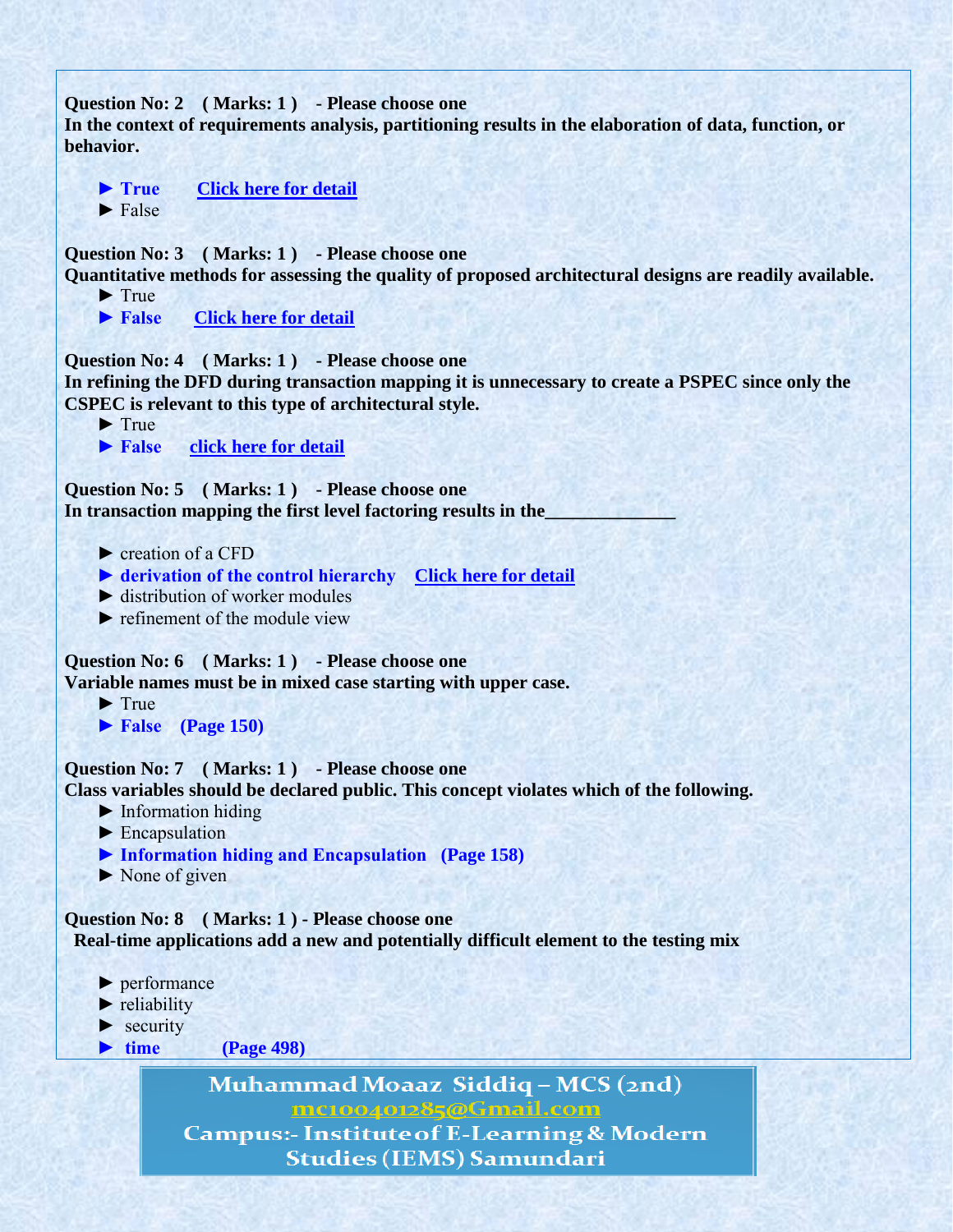**Question No: 9 ( Marks: 1 ) - Please choose one Top-down integration testing has as it's major advantage(s) that**

- ► low level modules never need testing
- **► major decision points are tested early [Click here for detail](http://highered.mcgraw-hill.com/sites/0072853182/student_view0/chapter13/multiple_choice_quiz.html)**
- ► no stubs need to be written
- $\triangleright$  none of the given

#### **Question No: 10 ( Marks: 1 ) - Please choose one**

**Configuration reviews are not needed if regression testing has been rigorously applied during software integration.**

 $\blacktriangleright$  True

▶ False **[Click here for detail](http://highered.mcgraw-hill.com/sites/0072853182/student_view0/chapter13/multiple_choice_quiz.html)** 

**Question No: 11 ( Marks: 1 ) - Please choose one isAuthorized, assess Performance,get item for UPC, get cashier for number, are the examples of** 

- **► Services (Page 102)**
- ► Attributes
- $\blacktriangleright$  Links
- ► Non of the above

**Question No: 12 ( Marks: 1 ) - Please choose one the** *development* **view describes the -----------organization of the software in its development environment,**

 **► Static (Page 122)** ► Dynamic

- 
- $\blacktriangleright$  Still
- ► Static & Dynamic

**Question No: 13 ( Marks: 1 ) - Please choose one -------------- being the first pure Object Oriented language in which observer pattern was used in implementing its Model View Controller**

 **► Smalltalk (Page 140)** ► PASCAL  $\blacktriangleright$  JAVA  $\blacktriangleright$  C++

**Question No: 14 ( Marks: 1 ) - Please choose one Hungarian Notation was first discussed by Charles Simonyi of------------------**

- **► Microsoft. (Page 149)**
- ► Oracle
- ► Apple Macintosh
- ► Non of the all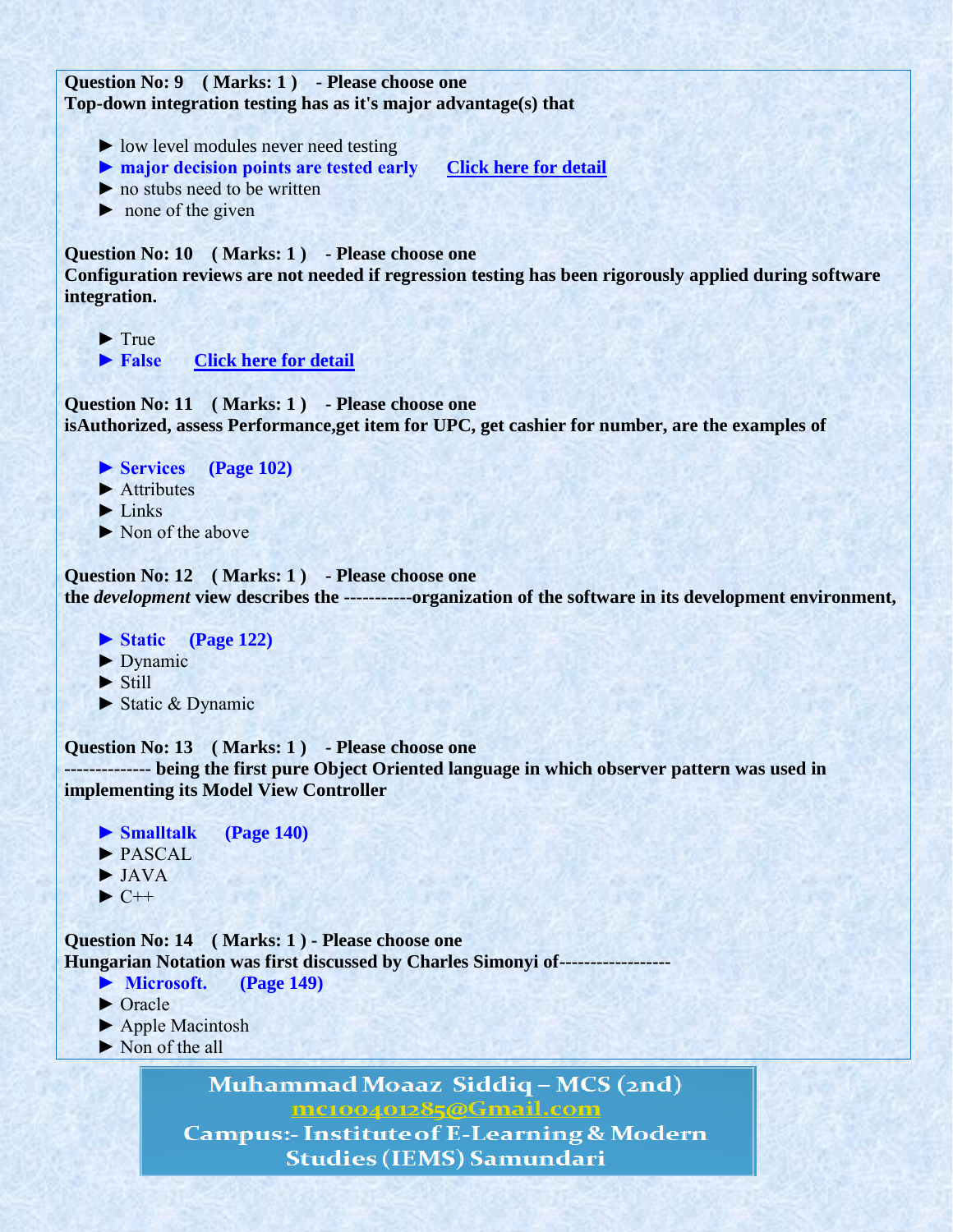```
Question No: 15 ( Marks: 1 ) - Please choose one
The language does not specify whether ------------- is signed or unsigned.
```

```
 ► char (Page 181)
\blacktriangleright integer
\blacktriangleright double
 ► constant
```
**Question No: 16 ( Marks: 1 ) - Please choose one A number of invisible execution paths can exist in simple code in a language that allows --------------**

 **► exceptions (Page 185)**

- $\blacktriangleright$  defects
- $\blacktriangleright$  errors
- $\blacktriangleright$  all of them

**Question No: 17 ( Marks: 1 ) - Please choose one Bugs Fixing is done by which of the teams in Software Development lifecycle?**

- **► Development Team (Page 196)**
- ► Testing Team
- ► Analysis & Design Team
- ► Process Team

**Question No: 18 ( Marks: 1 ) - Please choose one Software Bugs have multiple names, Which one of the below is not the name of Software Bugs -------------**

► Bugs

**-**

- ► Defects
- ► Errors
- **► Mistakes (Page 213)**

**Question No: 19 ( Marks: 1 ) - Please choose one Symptoms of logical errors are ------------------------------**

- $\triangleright$  code is misbehaving
- ► The program doesn't crash, but akes odd branches through the code.
- $\blacktriangleright$  Results are the opposite
- ► Output looks strange,
- **► all of the given (Page 218)**

**Question No: 20 ( Marks: 1 ) - Please choose one First hand accounts of the problem are always useful in Debugging process.**

 **► True (Page 225)**  $\blacktriangleright$  False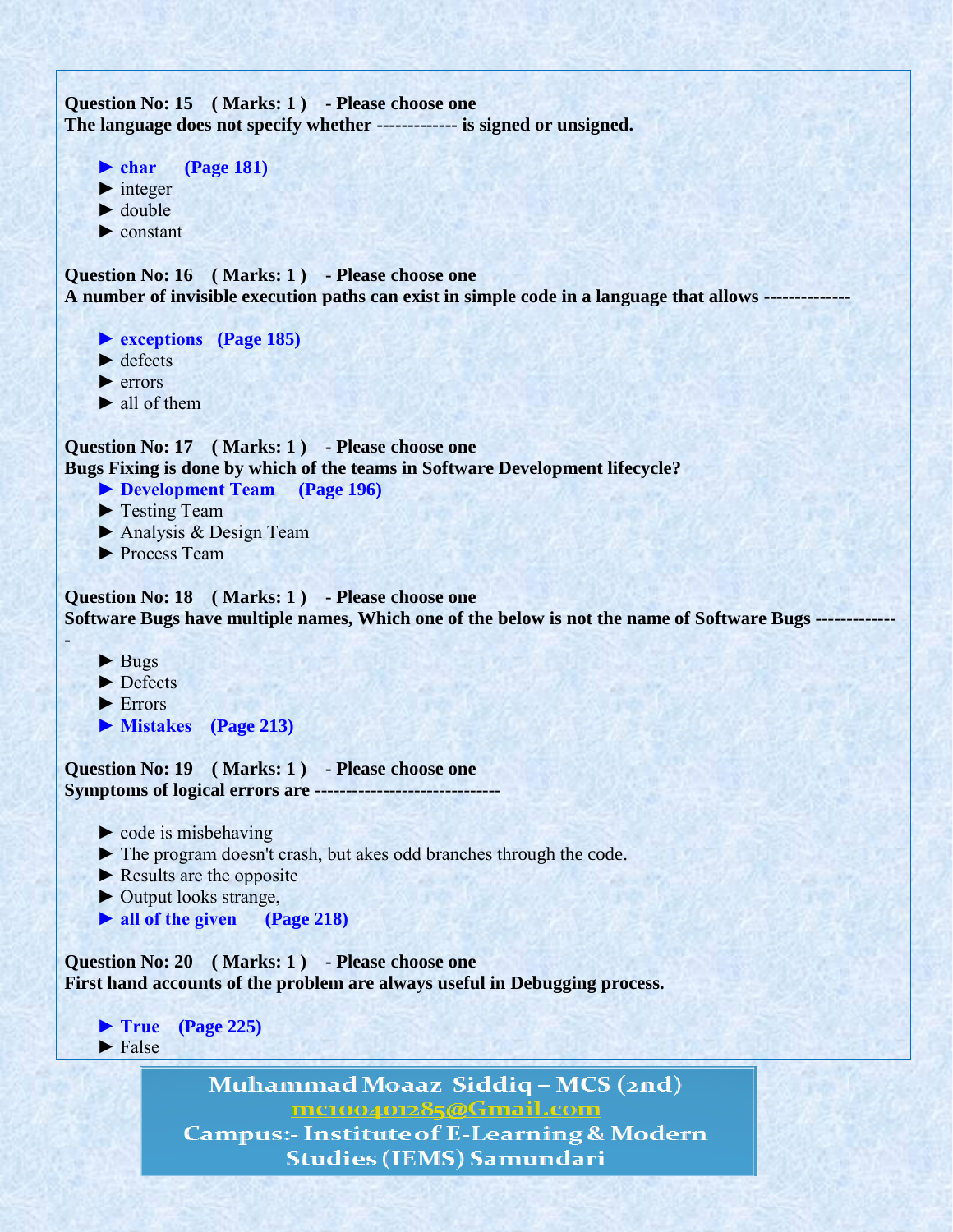```
Question No: 21 ( Marks: 1 ) - Please choose one
In the debugging process a stack trace is a very useful tool.
     ► True (Page 226)
    \blacktriangleright False
Question No: 22 ( Marks: 1 ) - Please choose one
Establishing responsibilities for objects includes
     ► Generalization Relationships
     ► Specialization Relationships
    \blacktriangleright all of the above
     ► identifying Association relationships (Page 101)
Question No: 23 ( Marks: 1 ) - Please choose one
Stakeholders are different people who would be interested in the -----------
    ▶ Software (Page 24)
    \blacktriangleright System
     ► Product
    \blacktriangleright All of the given
Question No: 24 ( Marks: 1 ) - Please choose one
A ----------- is a code that explains itself without the need of comments and extraneous documentation
     ► Self documenting code (Page 147)
     ► Self telling Code
     ► Self Documenting Design
    \triangleright None of the given
Question No: 25 (Marks: 1) - Please choose one
1. Variables should be initialized where they are declared and they should be declared in the --------------
scope possible. 
     ► Smallest (Page 158) 
     ► largest
    \blacktriangleright medium
    \triangleright None of the given
Question No: 26 ( Marks: 1 ) - Please choose one
Which of the following is an/are advantage(s) of object oriented analysis & design over structured system 
analysis & design?
     ► Ease of modeling real world events
     ► Reusability
     ► Maintainability 
    ▶ All of given Click here for detail
```
Muhammad Moaaz Siddiq - MCS (2nd) mc100401285@Gmail.com

**Campus:- Institute of E-Learning & Modern Studies (IEMS) Samundari**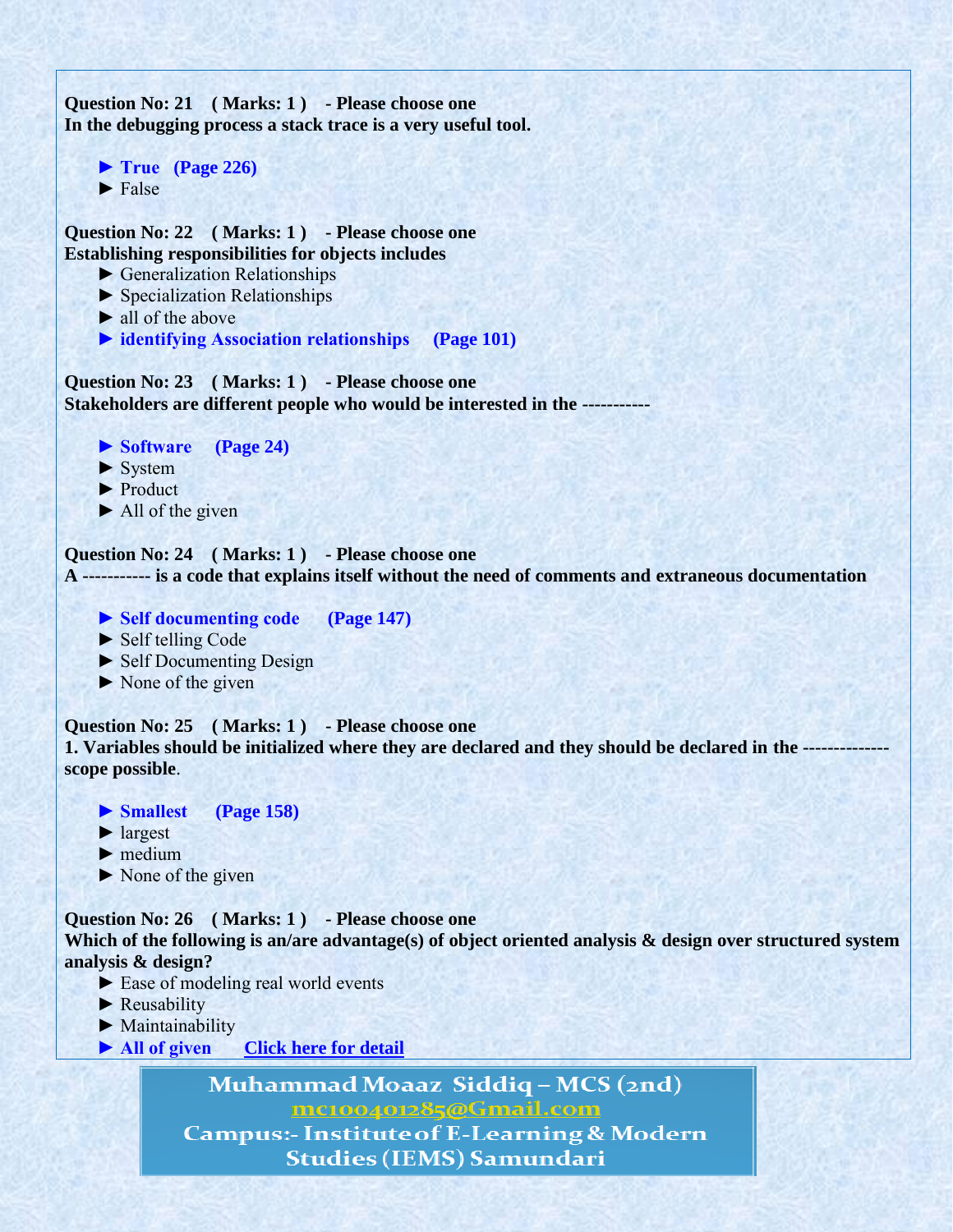## **FINAL TERM EXAMINATION SPRING 2010**

**Question No: 1 ( Marks: 1 ) - Please choose one** 

**The two main documents produced during this phase are Requirement Statement and Requirement Specification. They are also called Requirement Definition and ----------**

- **► Functional Specification (Page 25)**
- **►** Mathematical specification
- **►** System Specification
- **►** None of the given

**Question No: 2 ( Marks: 1 ) - Please choose one A decision table should be used** 

- **►** To document all conditional statements
- **►** To guide the development of the project management plan
- **►** Only when building an expert system
- **► when a complex set of conditions and actions appears in a component [Click here for detail](http://highered.mcgraw-hill.com/sites/0073375977/student_view0/chapter10/multiple_choice_quiz.html)**

## **Question No: 3 ( Marks: 1 ) - Please choose one Which of the following is a/are tool used in requirement analysis?**

- **►** Flow Graphs
- **► Data Flow Diagrams (not sure)**
- **►** Activity Networks
- **►** Module Dependency Diagrams

**Question No: 4 ( Marks: 1 ) - Please choose one MVC stands for ---------------**

- ►**Model View Controller (Page 140)**
- ►Modern View Center
- ►Model View Center
- ►Modern View Controller

#### **Question No: 5 ( Marks: 1 ) - Please choose one**

**A -------------- is a code that explains itself without the need of comments and extraneous documentation**

- **►Self documenting code (Page 147)**
- ►Self telling Code
- ►Self Documenting Design
- ►Non of the above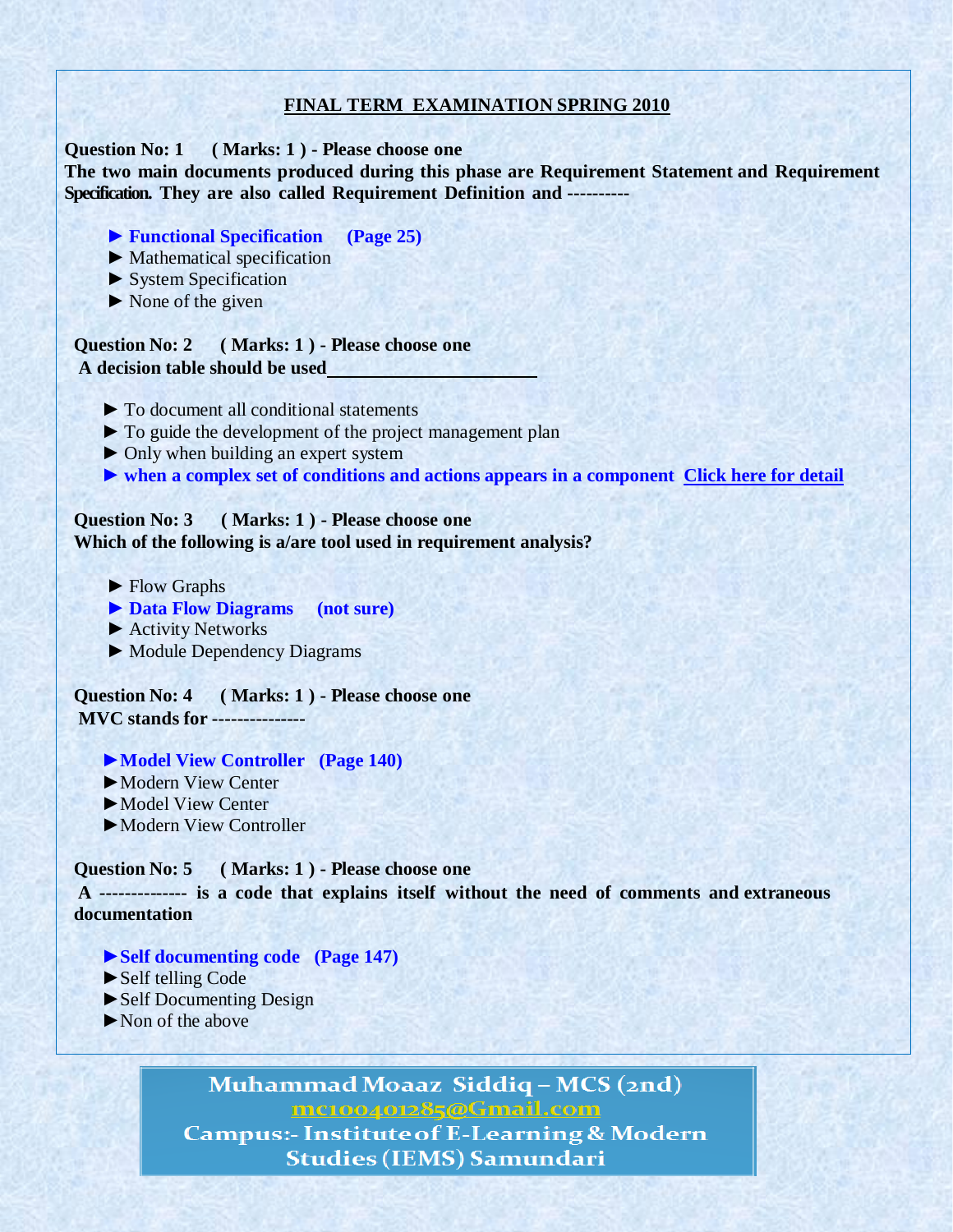```
Question No: 6 ( Marks: 1 ) - Please choose one
 Bugs that won't "stand still" (almost random) are the ---------- to deal with.
    ►least difficult
    ►most difficult (Page 226)
    ► very easy
    ►easy
Question No: 7 ( Marks: 1 ) - Please choose one 
In refining the DFD during transaction mapping it is unnecessary to create a PSPEC since only
the CSPEC is relevant to this type of architectural style.
     \blacktriangleright True
     ► False
Question No: 8 ( Marks: 1 ) - Please choose one 
Association is a type of relation
    ►Weak (OOP , 49)
    ►Stronger
    ►Normal
    ►None of above
Question No: 9 ( Marks: 1 ) - Please choose one 
Variable names must be in mixed case starting with upper case.
     \blacktriangleright True
     ► False (Page 150)
 Question No: 10 ( Marks: 1 ) - Please choose one
Bugs that won't (almost random) are the ---------- to deal with.
    ►stand still (Page 226)
    ►Dynamic
    ►Static
    ►None of above
Question No: 11 ( Marks: 1 ) - Please choose one 
CRUD include following:-
    ►Creat
    ►Update
    ►Read
```
Muhammad Moaaz Siddiq - MCS (2nd) mc100401285@Gmail.com **Campus:- Institute of E-Learning & Modern Studies (IEMS) Samundari** 

►**All of above (Page 53)**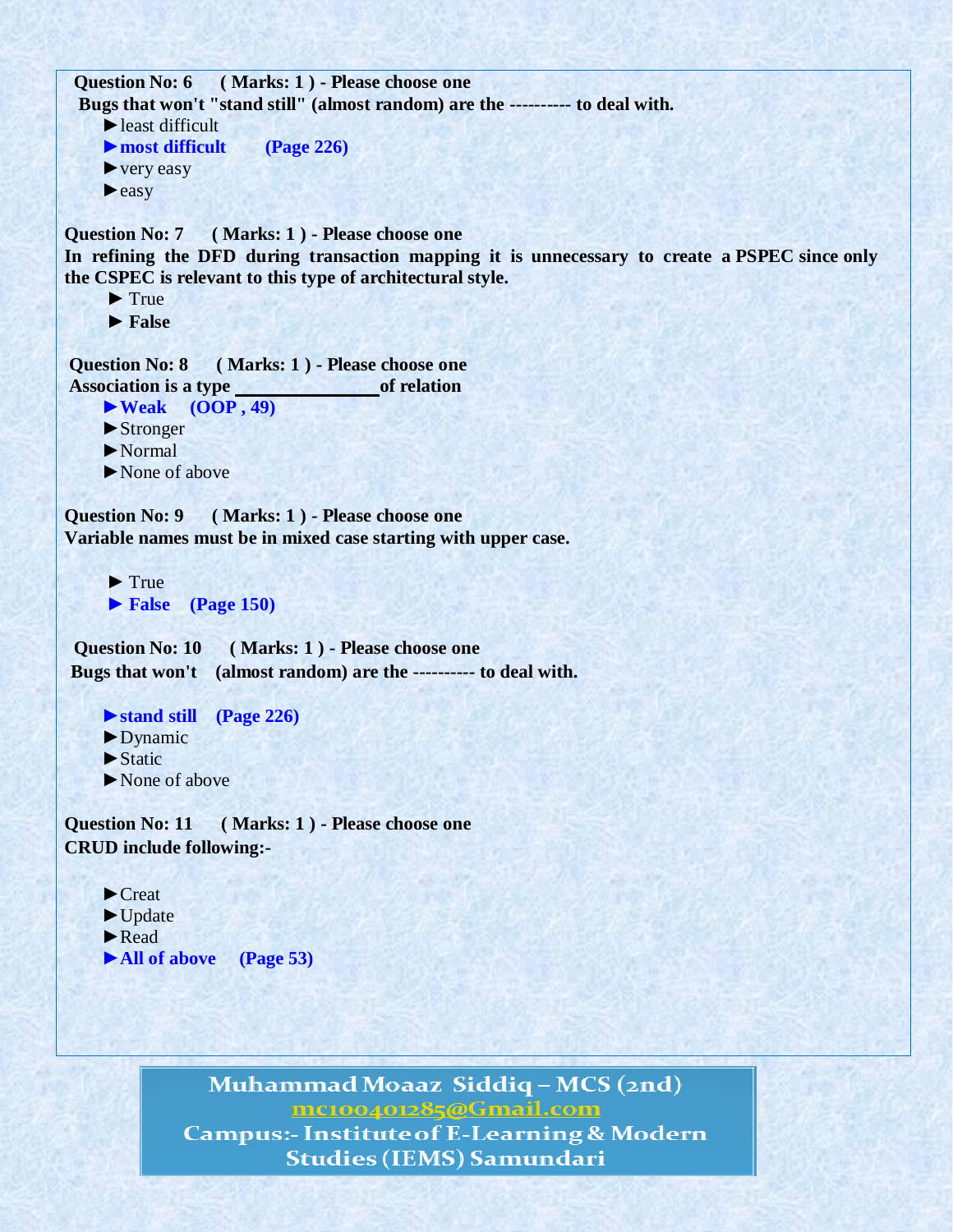**Question No: 12 ( Marks: 1 ) - Please choose one Bugs Finding is done by which of the teams in Software Development lifecycle?**

- ► Development Team
- ► **Testing Team (Page 196)**
- ► Analysis & Design Team
- ► Process Team

**Question No: 13 ( Marks: 1 ) - Please choose one Software Bugs have multiple names, which one of the below is not the name of Software Bugs** -------

► Bugs

-------

- ► Defects
- $\blacktriangleright$  Errors
- ► **Mistakes (Page 213)**

**Question No: 14 ( Marks: 1 ) - Please choose one In the debugging process a stack trace is a very useful tool.**

```
► True (Page 226)
\blacktriangleright False
```
**Question No: 15 ( Marks: 1 ) - Please choose one** 

**A ------------ is a code that explains itself without the need of comments and extraneous documentation**

- **► Self documenting code (Page 147)**
- ► Self telling Code
- ► Self Documenting Design
- $\triangleright$  None of the given

**Question No: 16 ( Marks: 1 ) - Please choose one** 

**Project ------------- defines the concept and range of the proposed solution, and limitations identify certain capabilities that the product will not include**

- **► Scope (Page 30)**
- **►** Agreement
- **►** Plan
- **►** None of the given

**Question No: 17 ( Marks: 1 ) - Please choose one** 

**In the N-Tire Architecture the idea is to enhance scalability and -------------- by distributing both the data and the application using multiple server machines.**

- **► Performance (Page 131)**
- ► Efficiency
- ► Usability
- ► non of the all

Muhammad Moaaz Siddiq - MCS (2nd) mc100401285@Gmail.com

**Campus:- Institute of E-Learning & Modern Studies (IEMS) Samundari**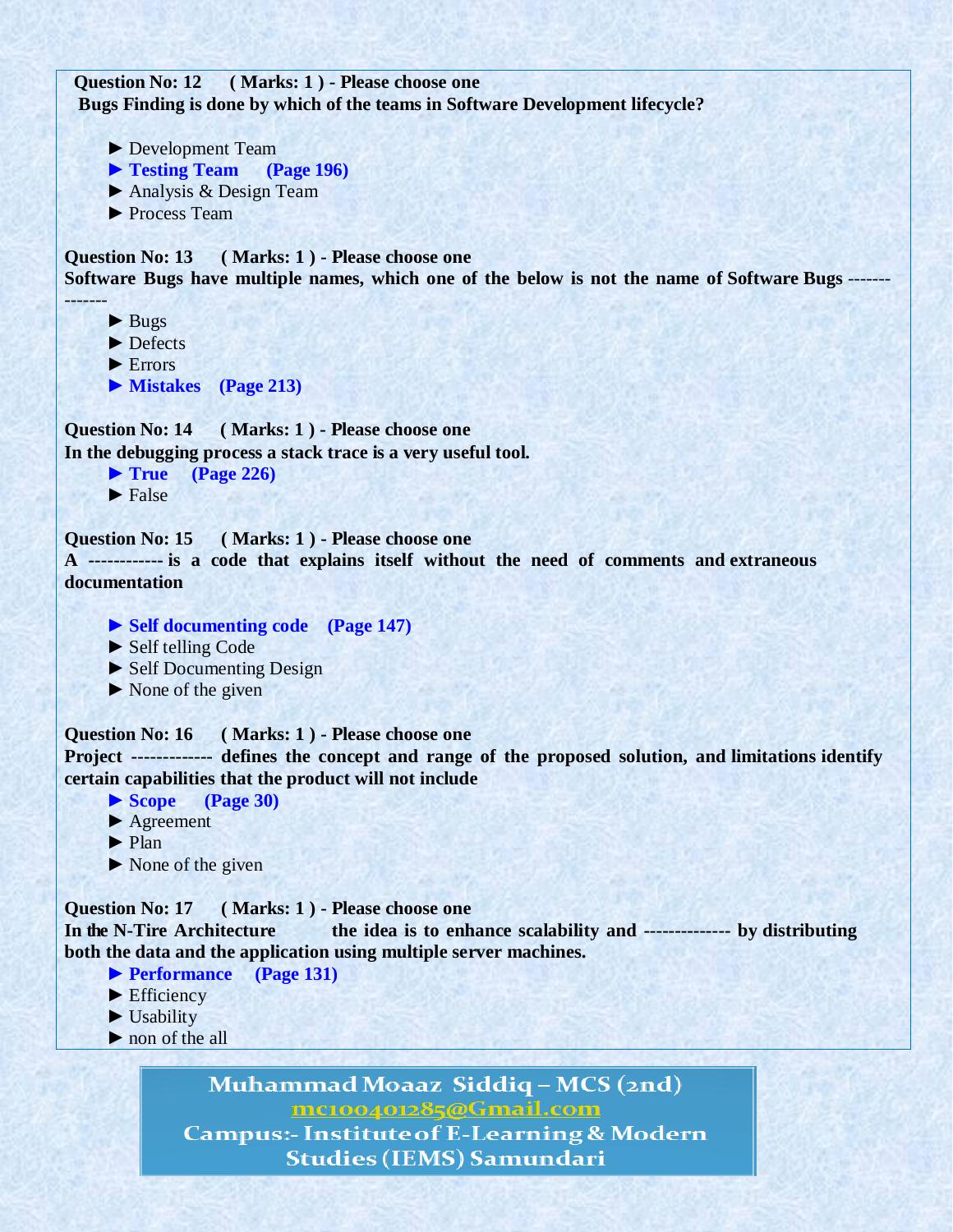## **Question No: 18 ( Marks: 1 )**

**The cyclomatic complexity metric provides the designer with information regarding the number of**

- $\triangleright$  Cycles in the program
- ► Errors in the program
- ► **Independent logic paths in the program [Click here for detail](http://highered.mcgraw-hill.com/sites/0072853182/student_view0/chapter14/multiple_choice_quiz.html)**
- ► Statements in the program

## **Question No: 19 ( Marks: 1 )**

**Which of the followings is not a testing type?**

- ► Subsystem testing
- $\blacktriangleright$  Alpha testing
- ► Beta Testing
- ► **Gamma Testing (Page 198)**

# **Question No: 20 ( Marks: 1 )**

**Which of the items listed below is not one of the software engineering layers?**

- ► Process
- ► **Manufacturing [Click here for detail](http://highered.mcgraw-hill.com/sites/0072853182/student_view0/chapter2/multiple_choice_quiz.html)**
- $\blacktriangleright$  Methods
- $\blacktriangleright$  Tools

## **Question No: 21 ( Marks: 1 )**

#### **Which piece of code is self-documented?**

 $\triangleright$  if (x==0) // this is the case when we are allocating a new number

- $\blacktriangleright$  if (AllocFlag == 0)
- $\blacktriangleright$  If (AllocFlag == NEW NUMBER) (Page 148)
- $\blacktriangleright$  None of the given

### **FINALTERM EXAMINATION Spring 2010**

## **Question No: 1 ( Marks: 1 ) - Please choose one**

UML (unified modeling language) analysis modeling focuses on the

- ► behavioral model and environment model.
- ► behavioral model and implementation model.
- ► user model and environmental model
- **► user model and structural model (A P R A C T I T I O N E R ' S A P P R O A C H Page 604)**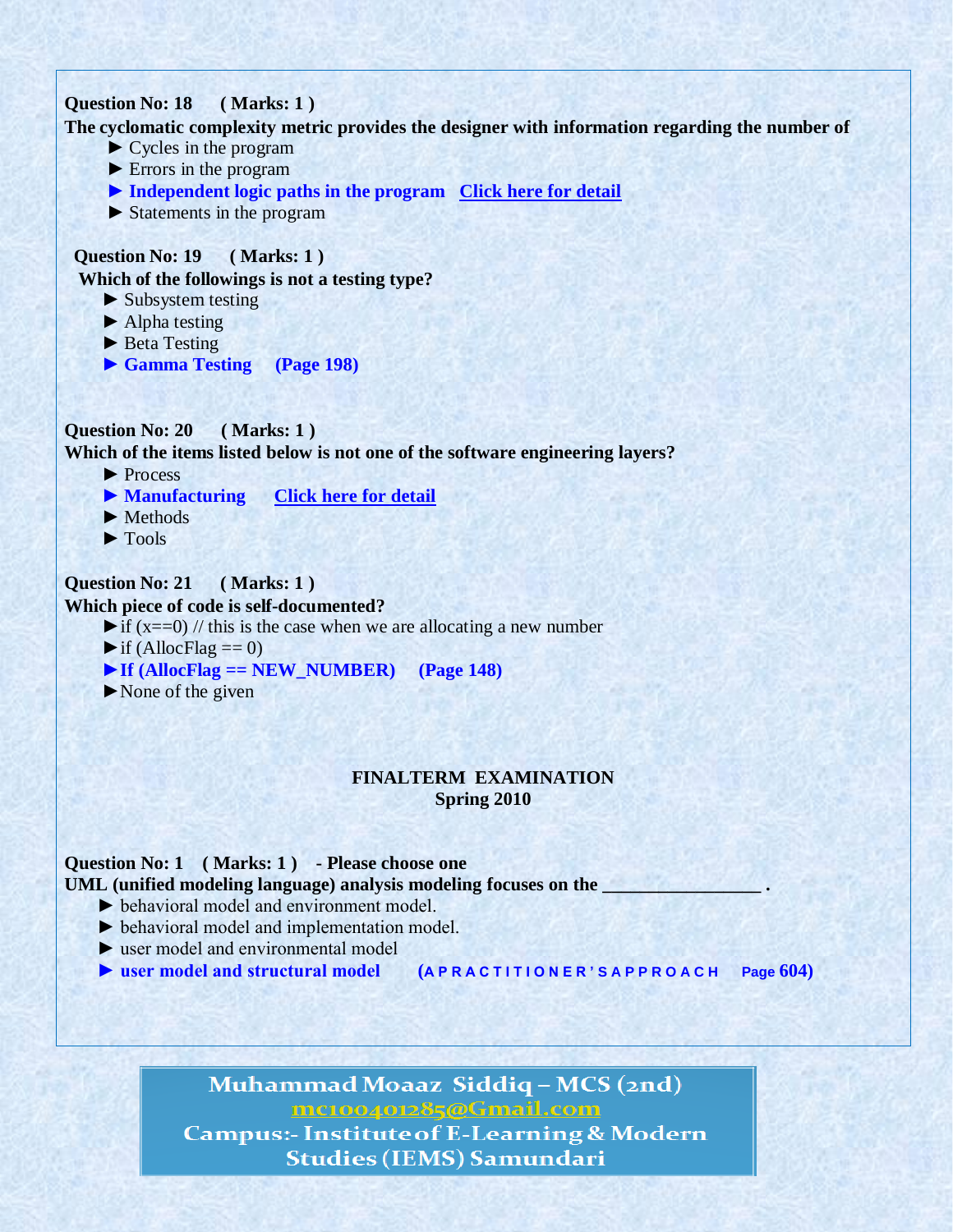

**Campus:- Institute of E-Learning & Modern Studies (IEMS) Samundari**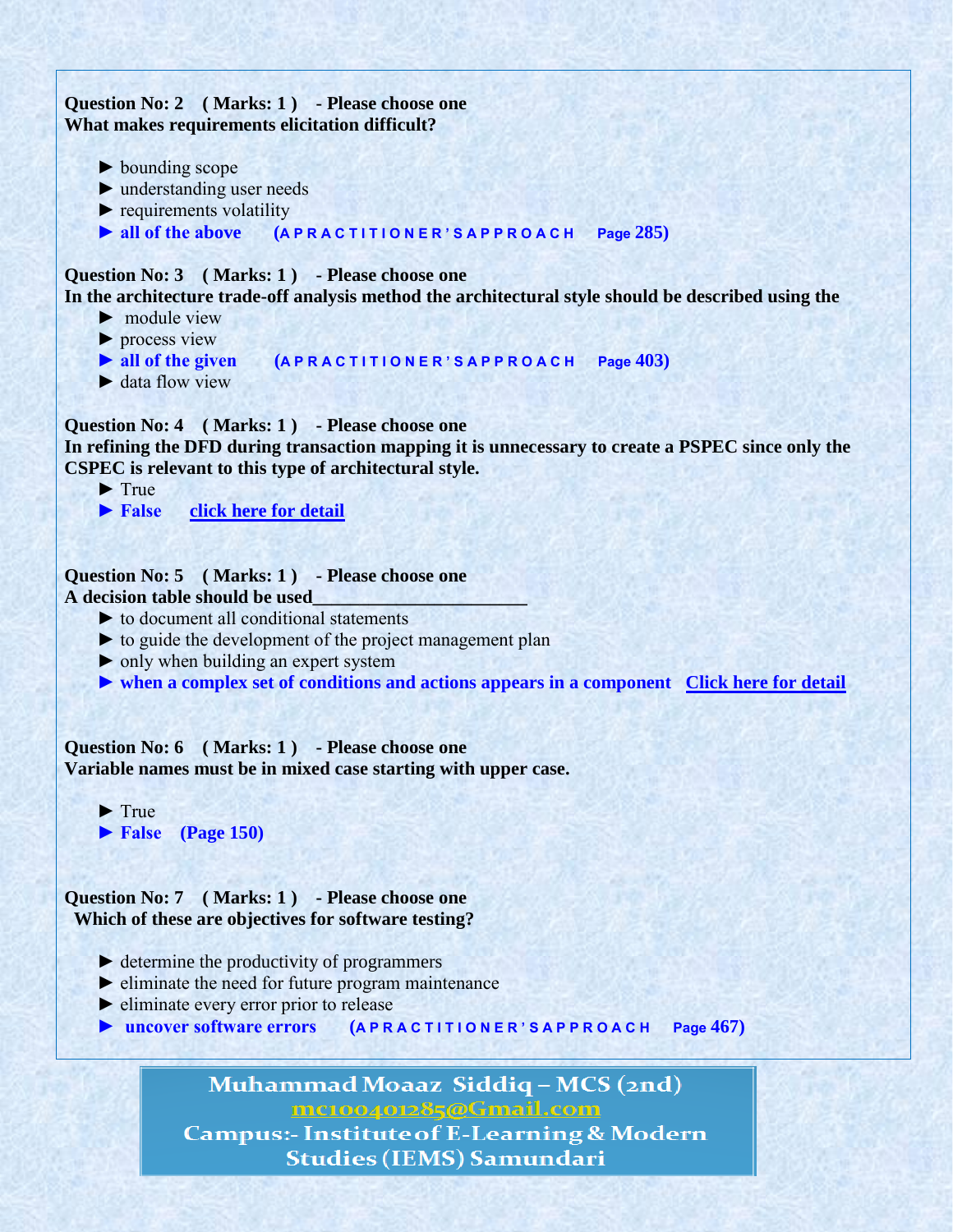**Question No: 8 ( Marks: 1 ) - Please choose one Comparison testing is typically done to test two competing products as part of customer market analysis prior to product release.**

 $\blacktriangleright$  True ▶ False **Click here for detail** 

**Question No: 9 ( Marks: 1 ) - Please choose one In software quality assurance work there is no difference between software verification and software validation**

 $\blacktriangleright$  True

▶ False **[Click here for detail](http://highered.mcgraw-hill.com/sites/0072853182/student_view0/chapter13/multiple_choice_quiz.html)** 

**Question No: 10 ( Marks: 1 ) - Please choose one Top-down integration testing has as it's major advantage(s) that**

- ► low level modules never need testing
- ► major decision points are tested early
- **► no stubs need to be written [Click here for detail](http://highered.mcgraw-hill.com/sites/0072853182/student_view0/chapter13/multiple_choice_quiz.html)**
- $\triangleright$  none of the given

**Question No: 11 ( Marks: 1 ) - Please choose one Rooko mut jane do depicts one of risks associated with inadequate requriements gathering, the name of that risk is ----------------------**

- **► Ambiguous requirements (Page 20)**
- ► Creeping Requirements
- ► Minimal Specification
- ► Non of the above

**Question No: 12 ( Marks: 1 ) - Please choose one Interaction Diagrams depict the ------------- Behavior of the system**

► Static

- **► Dynamic (Page 106)**
- ► Active
- ► Non of the above

**Question No: 13 ( Marks: 1 ) - Please choose one In Sequence Diagrams events are organized in a----------time line**

- ► Vertical
- **► Horizontal (Page 106)**
- ► Vertical & Horizontal
- ► Non of the above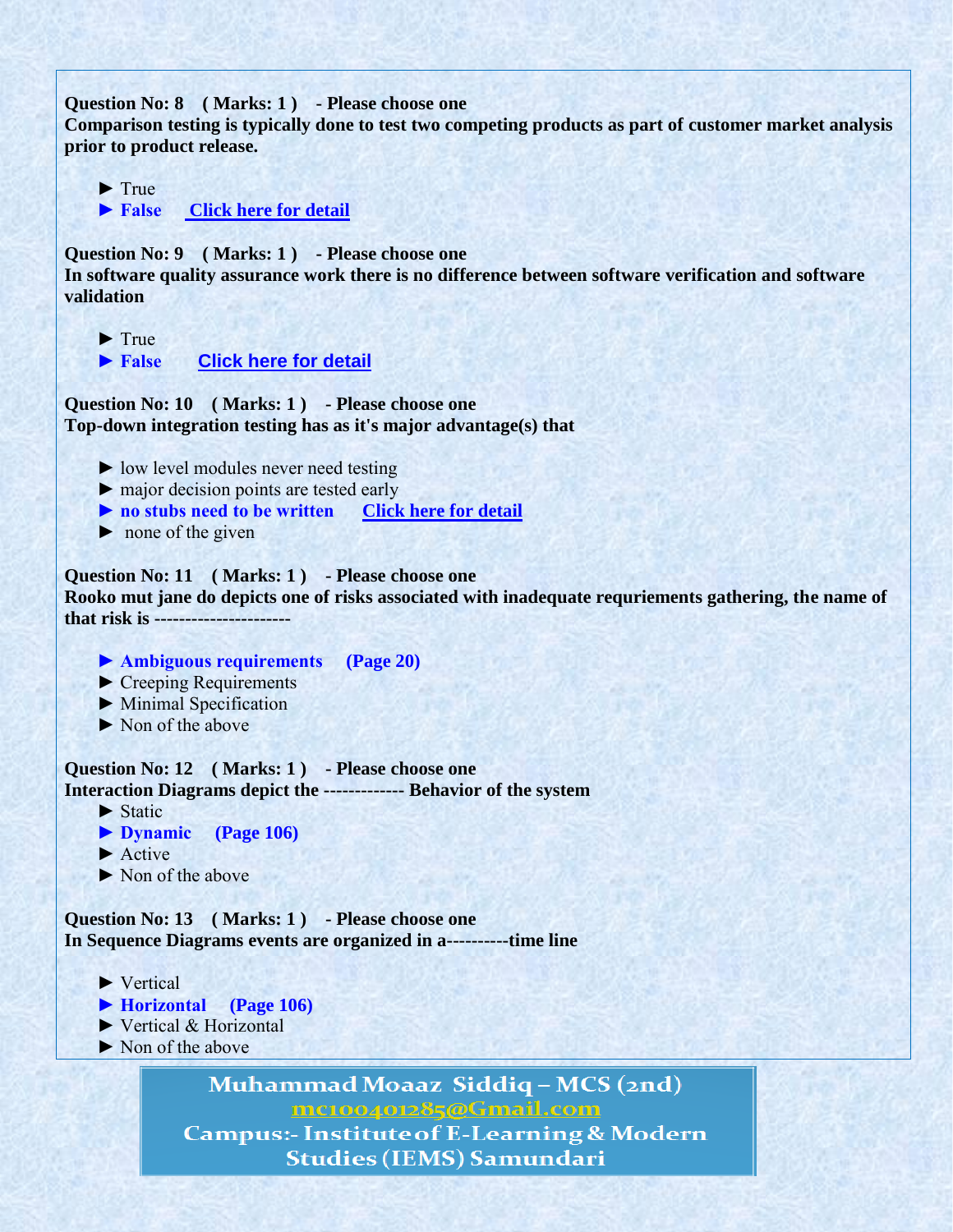```
Question No: 14 ( Marks: 1 ) - Please choose one
the development view describes the -----------organization of the software in its development 
environment,
```

```
▶ Static (Page 122)
 ► Dynamic
 ► Still
```
► Static & Dynamic

**Question No: 15 ( Marks: 1 ) - Please choose one Every view is potentially Hierarchical in this regard which of the view are Hierarchical ?**

- ▶ Functioanl View
- ► Development View
- ► C*oncurrency view*
- **► All of given (Page 125)**

**Question No: 16 ( Marks: 1 ) - Please choose one object-oriented framework that is a set of cooperative classes that make up reusable ---------- of a system**

- ► Code
- **► Design (Page 138)**
- $\blacktriangleright$  Analysis
- ► non of the all

**Question No: 17 ( Marks: 1 ) - Please choose one When planning for performance, one should always remember the ---------- rule**

 **► 80/20 (Page 177)**  $\blacktriangleright$  20/80  $\blacktriangleright$  80/22  $\blacktriangleright$  80/90

**Question No: 18 ( Marks: 1 ) - Please choose one In order to make a code more portable, Instead of using vendor specific language extensions, use --------- - as much as possible**

 **► STL (Page 179)** ► ANSI  $\blacktriangleright$  ISO ► CMMI

**Question No: 19 ( Marks: 1 ) - Please choose one Performance & Usability are examples of ---------------------- requirements**  $\blacktriangleright$  Business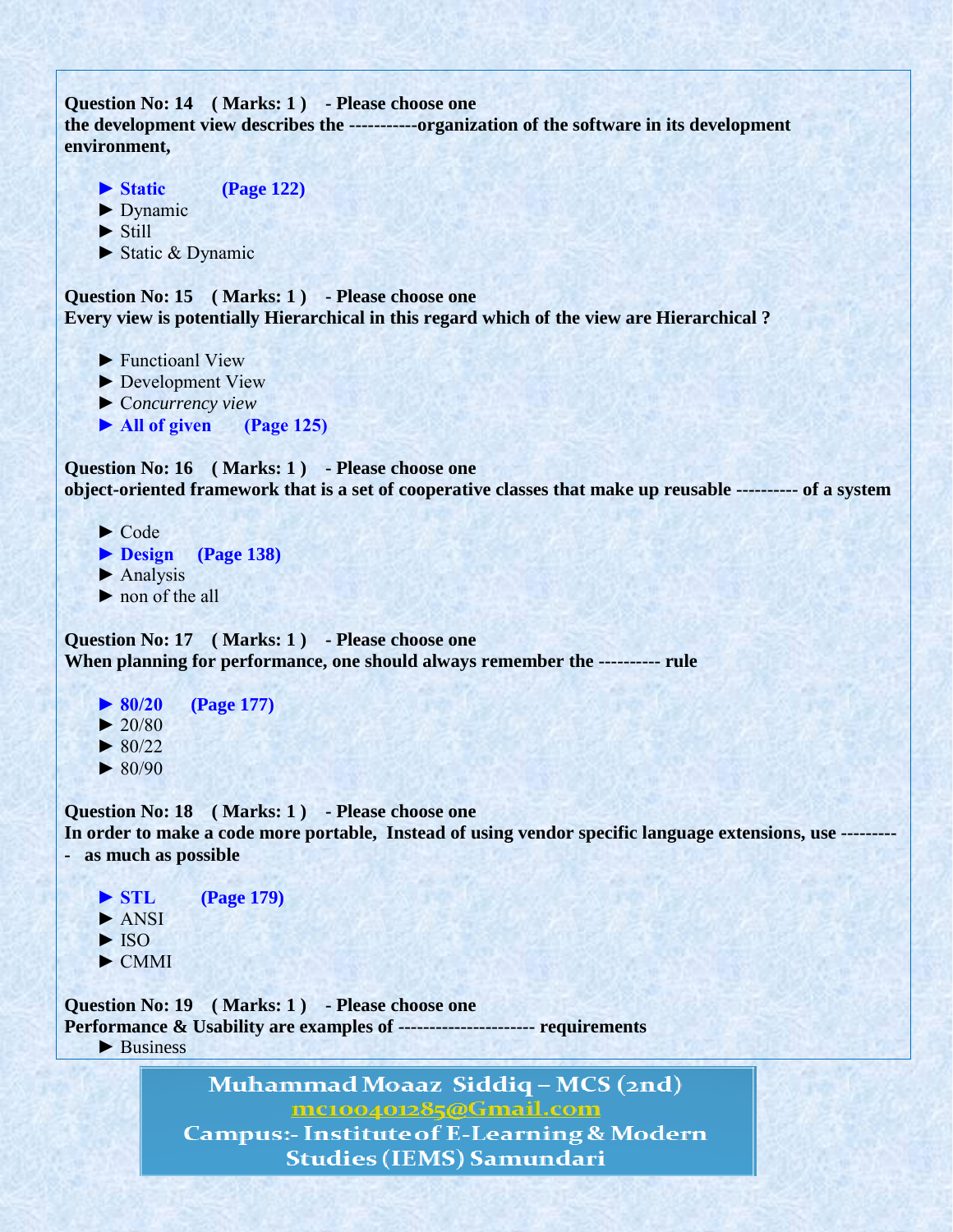```
 ► Functioanl
 ► Non-Functioanl (Page 39)
 ► User
```
**Question No: 20 ( Marks: 1 ) - Please choose one Static analyzers are software tools for --------------- processing.**

```
\blacktriangleright analysis text
```
- **► source text (Page 211)**
- $\blacktriangleright$  design text
- $\triangleright$  non of the given

**Question No: 21 ( Marks: 1 ) - Please choose one Software Bugs have multiple names, Which one of the belw is not the name of Software Bugs --------------**

- ► Bugs
- ► Defects
- ► Errors

```
 ► Mistakes (Page 213)
```
**Question No: 22 ( Marks: 1 ) - Please choose one**

**According to a survey, when a software application is in the maintenance phase, --------- of its lifecycle cost is attributed towards the defects which are found in the software application after installation**

```
 ► 20 % (Page 214)
\blacktriangleright 25 %
\blacktriangleright 30%
\blacktriangleright 35%
```
**Question No: 23 ( Marks: 1 ) - Please choose one Bugs that won't "-----------------" (almost random) are the most difficult to deal with.**

**► stand still (Page 226)**

- $\blacktriangleright$  dynamic
- $\blacktriangleright$  running
- ► stand tall

Question No: 24 (Marks: 1) - Please choose one **1. Variables should be initialized where they are declared and they should be declared in the ------------- scope possible.**

 **► Smallest (Page 158)**

- ► largest
- ► medium
- ► None of the given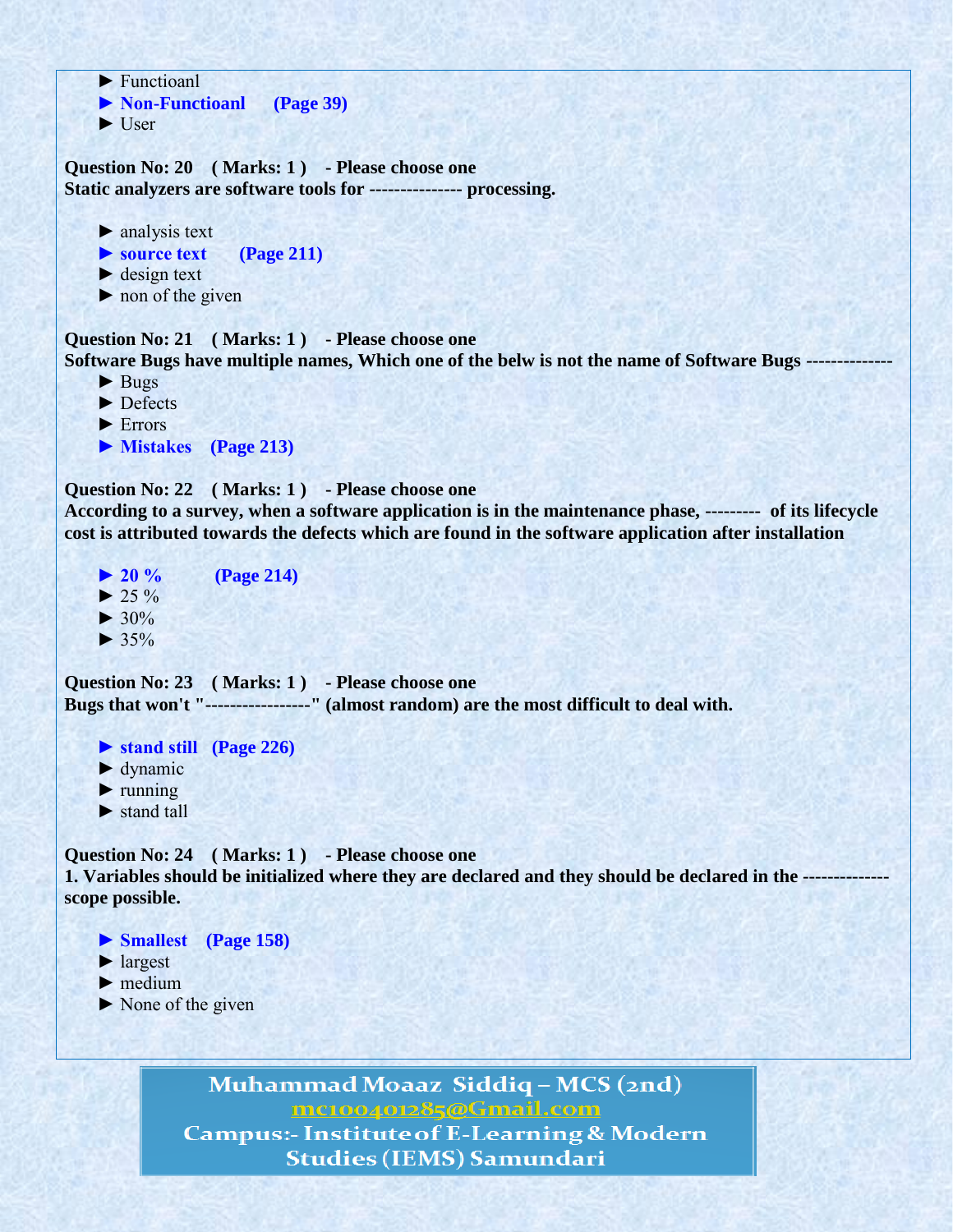## **Question No: 25 ( Marks: 1 ) - Please choose one**

**If you are initializing a variable at the time of declaration, do not declare another ----------- in the same statement.**

- **► variable (Page 176)**
- ► object
- $\blacktriangleright$  class
- $\blacktriangleright$  None of given

**Question No: 26 ( Marks: 1 ) - Please choose one During Requirement Engineering process which of the following is/are document(s) used for fact finding?**

- ► Company's employee list
- ► Samples of the company databases
- ► The company's mission statement and plan
- **► All of given**

## **FINALTERM EXAMINATION Fall 2008**

**Question No: 1 ( Marks: 1 ) - Please choose one Object-oriented domain analysis is concerned with the identification and specification of reusable capabilities within an application domain.**

- **True [Click here for detail](http://highered.mcgraw-hill.com/sites/0073375977/student_view0/chapter6/multiple_choice_quiz.html)**
- $\triangleright$  False

**Question No: 2 ( Marks: 1 ) - Please choose one Fourth generation techniques**

- $\triangleright$  Allow software to be developed without any testing.
- $\triangleright$  Eliminate the need for costly requirements gathering activities.
- **Can reduce the time required to develop software.**

#### **(A P R A C T I T I O N E R ' S A P P R O A C H Page 73)**

 $\triangleright$  Are best used by non-programmers to build small systems.

**Question No: 3 ( Marks: 1 ) - Please choose one Data design actually begins during the creation of the analysis model, not the architectural model.**

- **True (A P R A C T I T I O N E R ' S A P P R O A C H Page 397)**
- $\triangleright$  False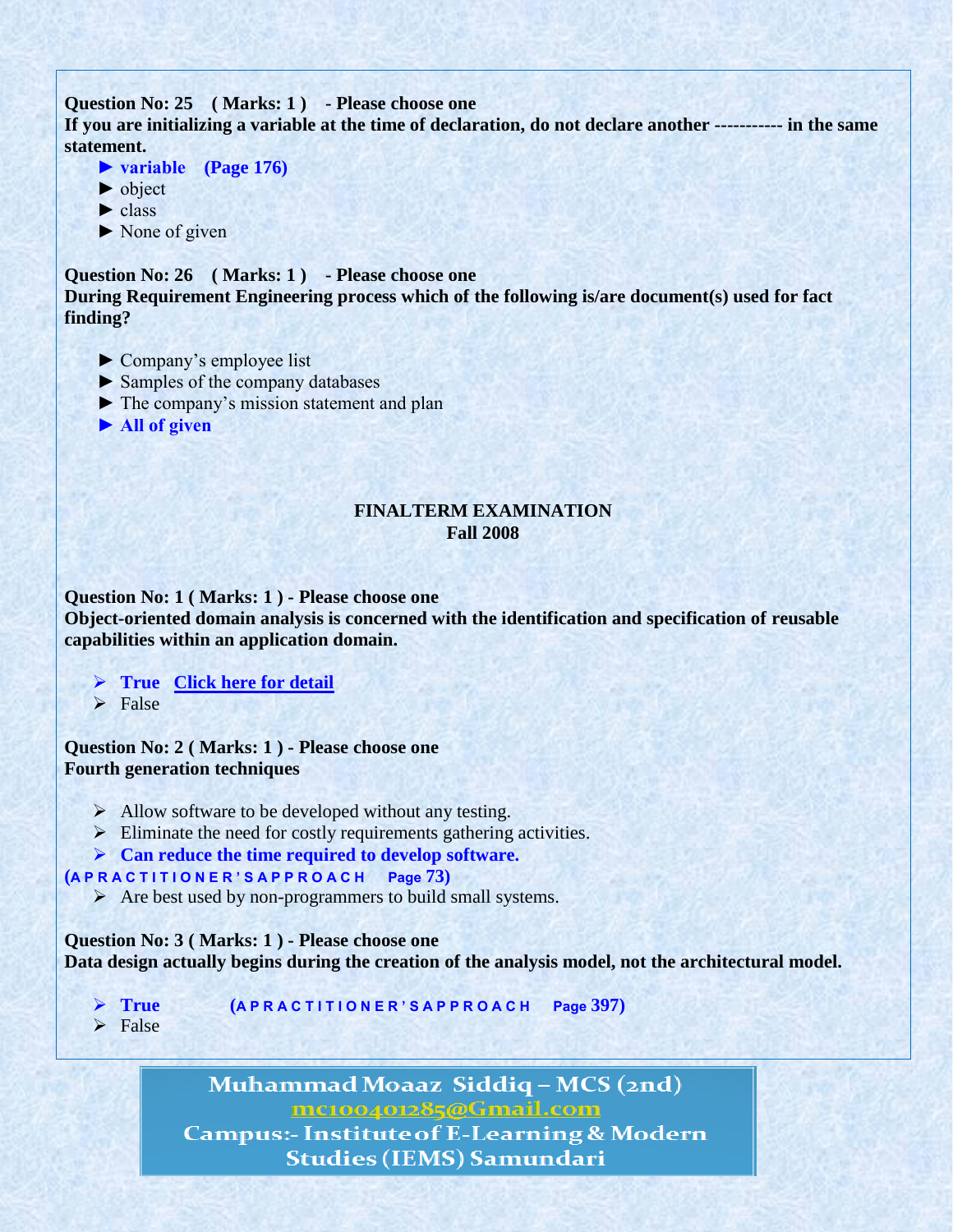#### **Question No: 4 ( Marks: 1 ) - Please choose one**

**The states shown in a state transition diagram do not necessarily correspond to the processes shown in a control flow diagram for the same system.**

**True (A P R A C T I T I O N E R ' S A P P R O A C H Page 397)**

 $\triangleright$  False

**Question No: 5 ( Marks: 1 ) - Please choose one**

**The criteria used to assess the quality of an architectural design should be based on system**

- **accessibility and reliability (A P R A C T I T I O N E R ' S A P P R O A C H Page 404)**
- $\triangleright$  data and control
- $\triangleright$  functionality
- $\triangleright$  implementation details

## **Question No: 6 ( Marks: 1 ) - Please choose one**

**A useful technique for evaluating the overall complexity of a proposed architecture is to look at the component**

- $\triangleright$  number and size of components
- **flow dependencies and sharing dependencies (A P R A C T I T I O N E R ' S A P P R O A C H Page 406)**
- $\triangleright$  size and cost
- $\triangleright$  none of the given

## **Question No: 7 ( Marks: 1 ) - Please choose one** The three basic principles that guide maintainability are: simplicity, clarity, and

- **Generality (Page 146)**
- $\triangleright$  Reliability
- $\triangleright$  All of the given choices
- $\triangleright$  None of the Given choices

**Question No: 8 ( Marks: 1 ) - Please choose one In order to make a program self documented a number of attributes required. Which one is the attribute/s of self documented program**

- **All of the given choices (Page 147)**
- $\triangleright$  Size of each function
- $\triangleright$  Choice of variable
- $\triangleright$  Modularity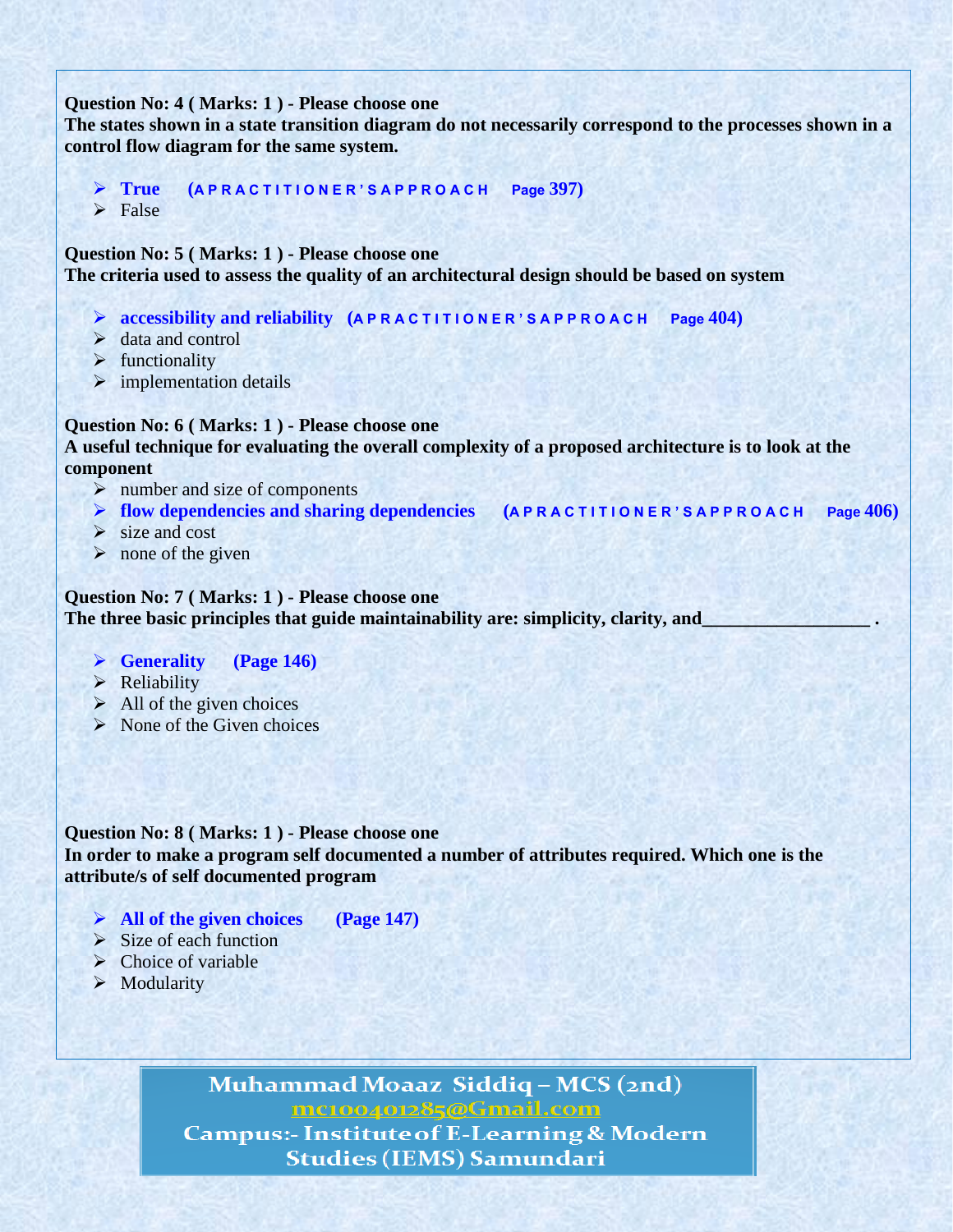# **Question No: 9 ( Marks: 1 ) - Please choose one Floating point constants should always be written with decimal point and at least**

- **one decimal (Page 161)**
- $\triangleright$  two decimal
- $\triangleright$  three decimal
- $\triangleright$  none of the given

## **Question No: 10 ( Marks: 1 ) - Please choose one**

**The code becomes self explanatory with the help of proper use of parentheses. Select the right one.**

- $\geq$  leapYear = year % 4 = 0 & & year % 100 != 0 || year % 400 = 0;
- $\triangleright$  leapYear = ((year % 4 == 0) && (year % 100 != 0) || ((year % 400 == 0));
- **leapYear = ((year % 4 == 0) && (year % 100 != 0))** || (year % 400 == 0); (Page 164)
- $\geq$  leapYear = (year % 4 = 0) && (year % 100 != 0) || (year % 400 = 0);
- $\triangleright$  none of the given options

**Question No: 11 ( Marks: 1 ) - Please choose one**

**Graph-based testing methods can only be used for object-oriented systems**

- $\triangleright$  True
- **False [Click here for detail](?%09http:/highered.mcgraw-hill.com/sites/0072853182/student_view0/chapter14/multiple_choice_quiz.html)**

**Question No: 12 ( Marks: 1 ) - Please choose one**

**Configuration reviews are not needed if regression testing has been rigorously applied during software integration.**

- $\triangleright$  True
- **False [Click he re for Detail](?%09http:/highered.mcgraw-hill.com/sites/0072853182/student_view0/chapter13/multiple_choice_quiz.html)**

**Question No: 13 ( Marks: 1 ) - Please choose one A class is a -------------- of objects**

- **Template (Page 85)**
- $\triangleright$  Stereotype
- Collection
- $\triangleright$  Non of the above

**Question No: 14 ( Marks: 1 ) - Please choose one A public Interface provides a way for with other Classes.**

- **Communication**
- $\triangleright$  Accessibility
- $\triangleright$  Reaching
- $\triangleright$  All of the above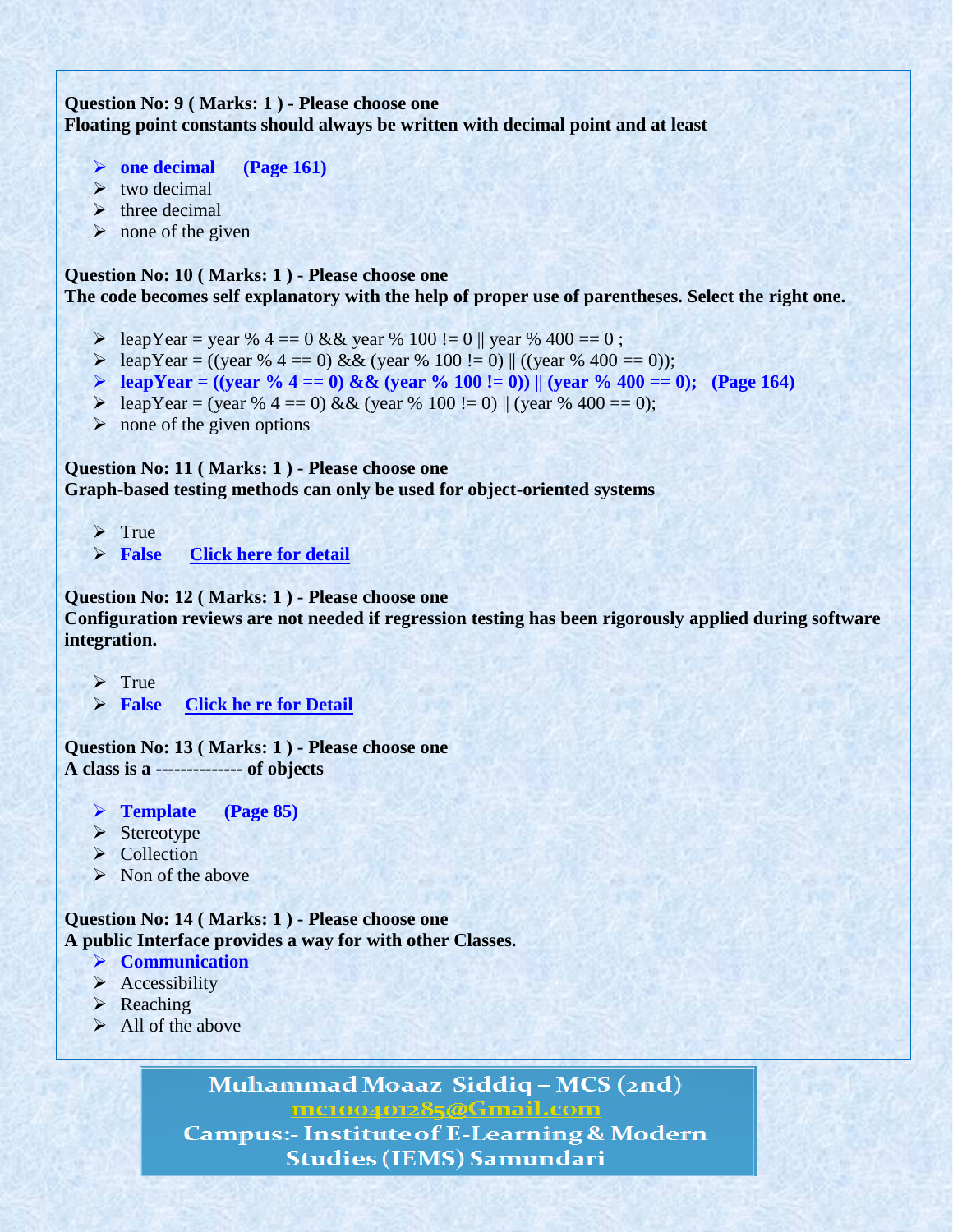## **Question No: 15 ( Marks: 1 ) - Please choose one Flow Charts represents**

- **sequence Activity (Page 50)**
- $\triangleright$  random activity
- $\triangleright$  parallel activity
- $\triangleright$  non of the above

### **Question No: 16 ( Marks: 1 ) - Please choose one Software architecture defines the high level structure of the software by putting together a number of architectural ---------- in an organized fashion.**

**Elements (Page 122)**

- > parts
- $\triangleright$  components
- $\triangleright$  non of the all

**Question No: 17 ( Marks: 1 ) - Please choose one Patterns are devices that allow programs to share knowledge about their -------------.**

- **Design (Page 137)**
- **≻** Code
- $\triangleright$  Analysis
- $\triangleright$  Non of the all

**Question No: 18 ( Marks: 1 ) - Please choose one MVC stands for ---------------**

- **Model View Controller (Page 140)**
- $\triangleright$  Modern View Center
- Model View Center
- $\triangleright$  Modern View Controller

#### **Question No: 19 ( Marks: 1 ) - Please choose one**

**A -------------------- is a code that explains itself without the need of comments and extraneous documentation**

- **Self documenting code (Page 147)**
- $\triangleright$  Self telling Code
- $\triangleright$  Self Documenting Design
- $\triangleright$  Non of the them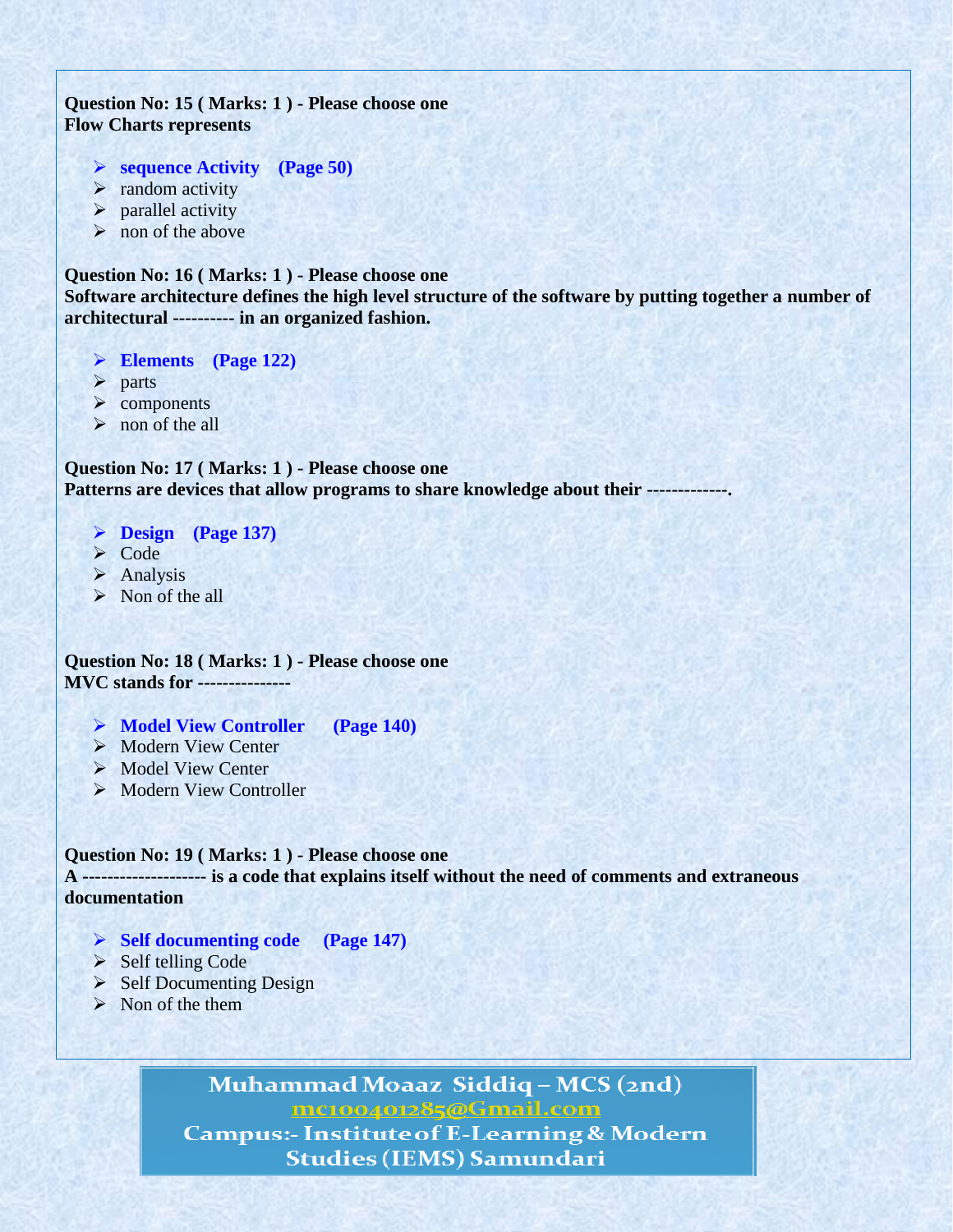# **Question No: 20 ( Marks: 1 ) - Please choose one Type conversions must always be done -------------**

- **Explicitly (Page 158)**
- $\triangleright$  implicitly
- $\triangleright$  simultaneously
- $\triangleright$  non of them

**Question No: 21 ( Marks: 1 ) - Please choose one Types that are -----------to one file only can be declared inside that file.**

- **Local (Page 158)**
- $\triangleright$  Global
- $\triangleright$  Private
- > General

**Question No: 22 ( Marks: 1 ) - Please choose one The use of do while loops should be -------------**

- **Avoided (Page 159)**
- $\triangleright$  encouraged
- > practiced
- $\triangleright$  non of them

**Question No: 23 ( Marks: 1 ) - Please choose one One of the causes of the portability issues is the order of ----------- varies from one implementation to other.**

- **Evaluation (Page 181)**
- $\triangleright$  numbers
- $\triangleright$  variables
- > symbols

**Question No: 24 ( Marks: 1 ) - Please choose one ------------- is a powerful technique that separates error-handling code from normal code.**

- **Exception handling (Page 184)**
- $\triangleright$  Code handling
- $\triangleright$  variable handling
- $\triangleright$  pointer handling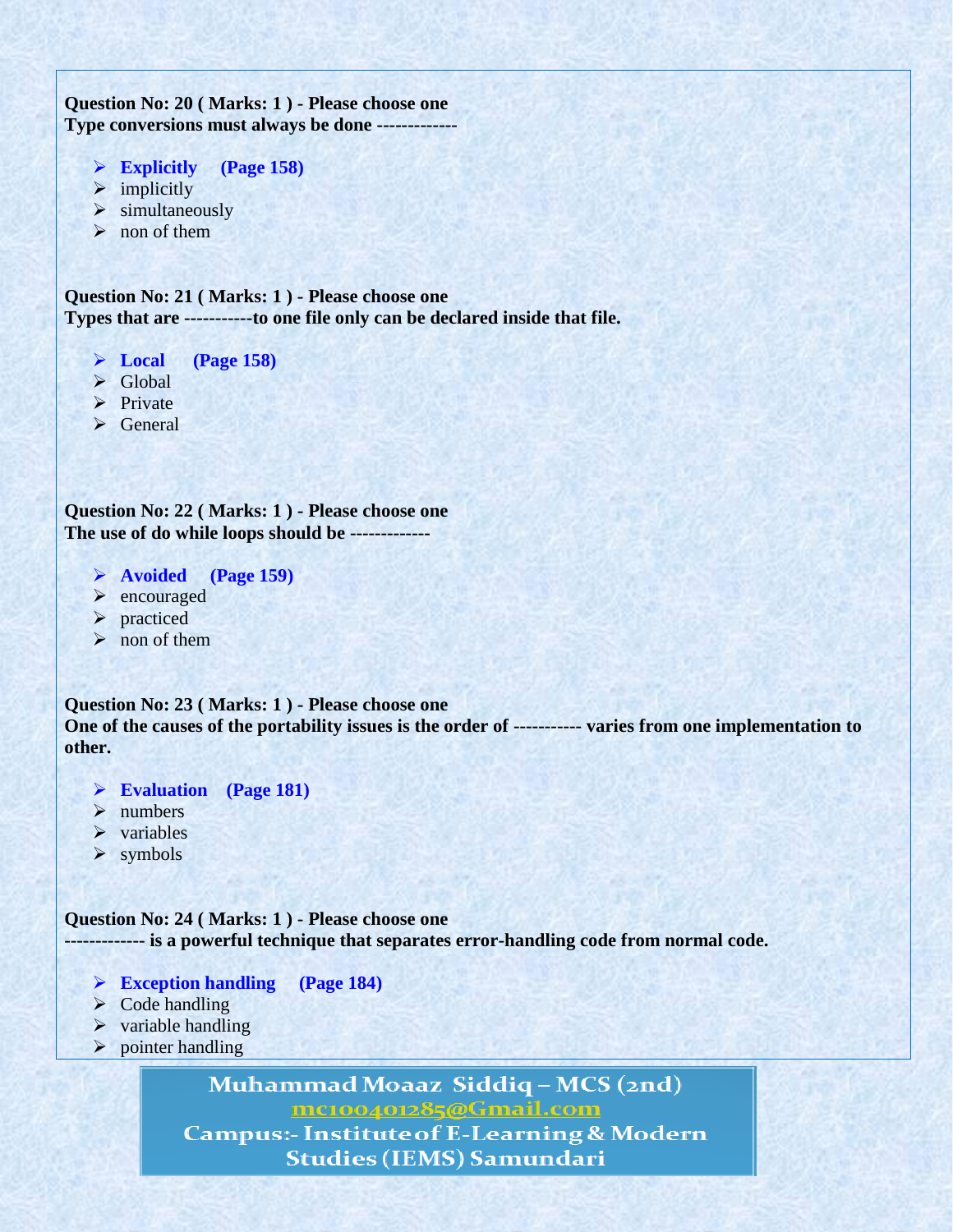```
Question No: 25 ( Marks: 1 ) - Please choose one
The goal of testing is to expose ---------- defects in a software system before it is put to use.
```

```
 Latent (Page 193)
```
- $\triangleright$  already present
- $\triangleright$  current
- $\triangleright$  runtime

**Question No: 26 ( Marks: 1 ) - Please choose one Static analyzers are software tools for --------------- processing.**

- $\triangleright$  analysis text
- **source text (Page 211)**
- $\triangleright$  design text
- $\triangleright$  non of the given

## **Question No: 27 ( Marks: 1 ) - Please choose one**

**The first bug was actually a moth, which flew through an open window and into one of the Mark --------- 's relays.**

```
 II (Page 213)
> 1\triangleright III
\triangleright IV
```
## **Question No: 28 ( Marks: 1 ) - Please choose one Which one of the given below is not a symptom of memory overrun?**

- $\triangleright$  Program crashes quite regularly after a given routine is called, that routine should be examined for a possible overrun condition.
- $\triangleright$  If the routine in question does not appear to have any such problem the most likely cause is that another routine, called in the prior sequence, has already trashed variables or memory blocks.
- $\triangleright$  Checking the trace log of the called routines leading up to one with the problem will often show up the error.
- **Compiler warnings. (Page 220)**

### **Question No: 29 ( Marks: 1 ) - Please choose one**

**Holistic medicine, concerns itself with the state of the body as a whole, not the ----------- that is currently attacking it.**

- $\triangleright$  reason
- **disease (Page 224)**
- $\triangleright$  source
- $\triangleright$  non of the given